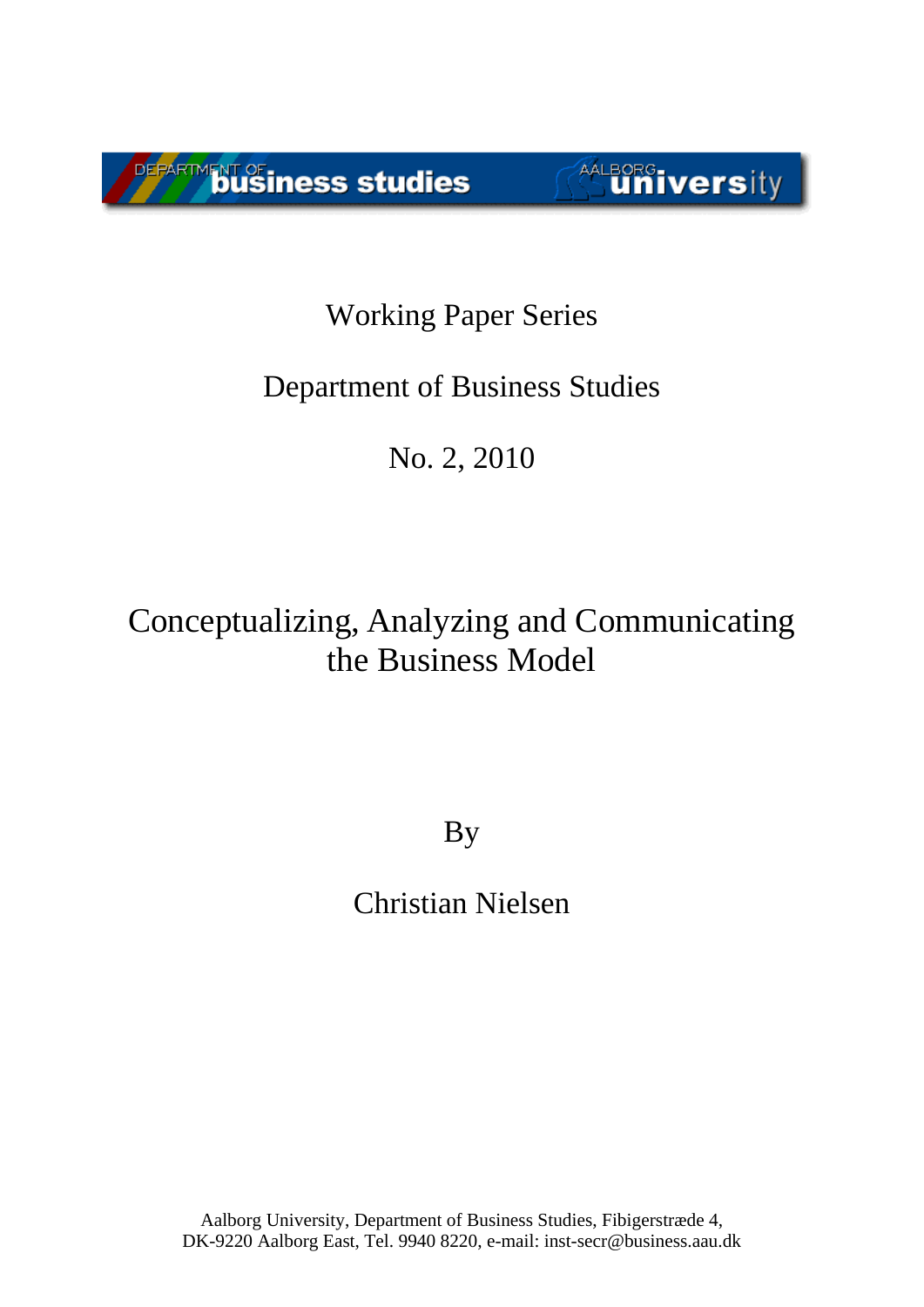## **Conceptualizing, Analyzing and Communicating the Business Model**

**Christian Nielsen**  Aalborg Universitet Institut for Erhvervsstudier Fibigerstræde 4, DK 9220 Aalborg Phone: +45 9940 8255 E-mail: [chn@business.aau.dk](mailto:chn@business.aau.dk)

### **Abstract**

A business model is a sustainable way of doing business. Here sustainability stresses the ambition to survive even harsh business landscapes and create profits in the long run. Whether profits are retained by the shareholders or distributed in some degree to a broader mass of stakeholders is not the focus here. Rather, it is the point of this paper to illustrate how one may go about conceptualizing, analyzing and communicating the business model of a company. A business model describes the coherence in the strategic choices which makes possible the handling of the processes and relations which create value on both the operational, tactical and strategic levels in the organization. The business model is the platform which connects resources, processes and the supply of a service, which results in the fact that the company is profitable in the long term. Conceptualizing the business model is therefore concerned with identifying this platform, while analyzing it is concerned with gaining an understanding of precisely which levers of control are apt to deliver the value proposition of the company. Finally, communicating the business model is concerned with identifying the most important performance measures, both absolute and relative measures, and relating them to the overall value creation story.

**Keywords:** Business models, value creation story, value proposition, performance measurement

**ISBN 9788791646416**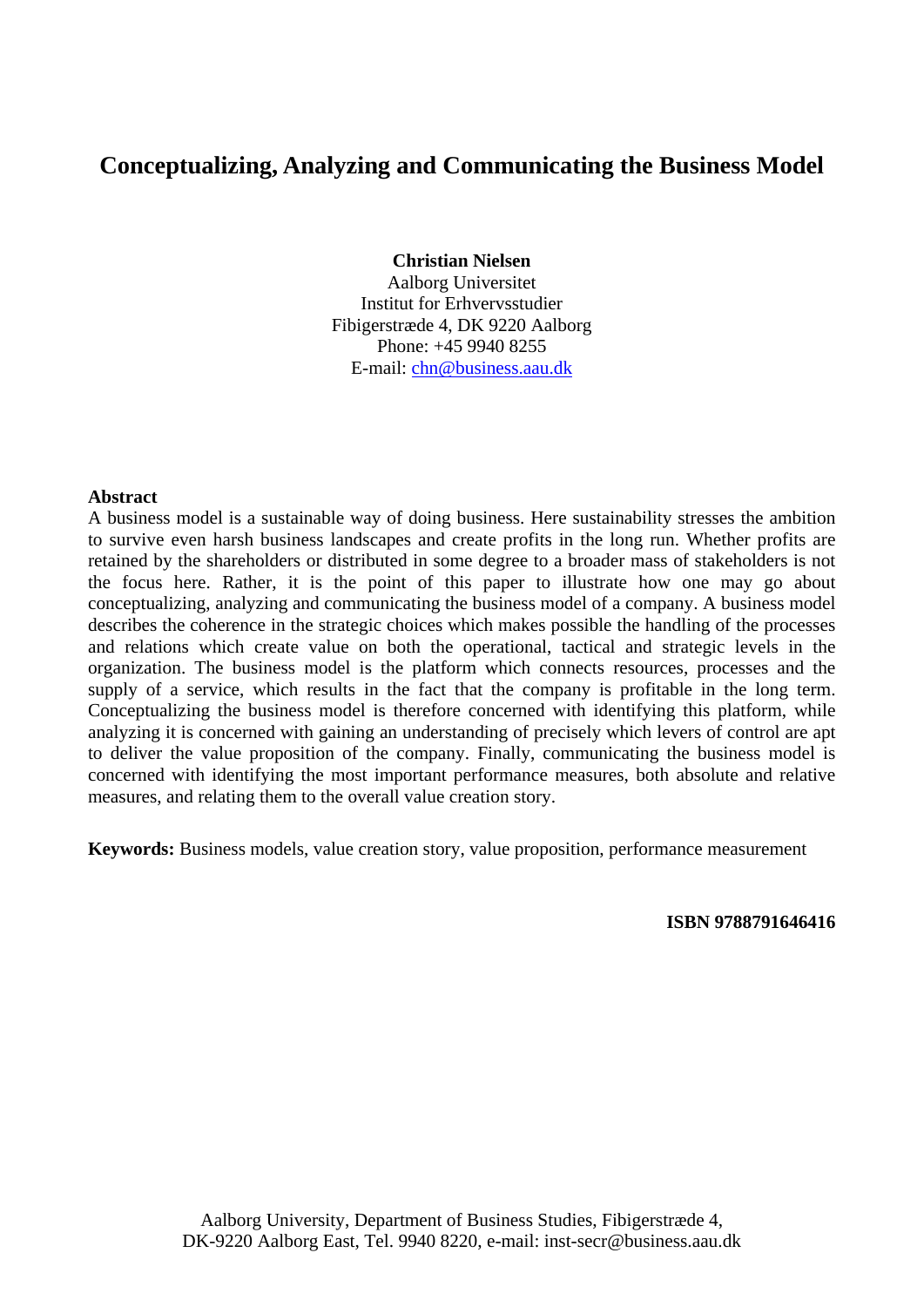## **Introduction**

A business model is a sustainable way of doing business. Here sustainability stresses the ambition to survive even harsh business landscapes and create profits in the long run. Whether profits are retained by the shareholders or distributed in some degree to a broader mass of stakeholders is not the focus here. Rather, it is the point of this paper to illustrate how one may go about conceptualizing, analyzing and communicating the business model of a company.

Sustainability is the propensity to survive and thus also the ability to stay competitive. As such, a business model cannot be a static way of doing business. It must be developed, nursed and optimized continuously in order for the company to meet changing competitive demands. Precisely how the company differentiates itself is the competitive strategy, whilst it is the business model that defines on which basis this is to be achieved; i.e. how it combines its know-how and resources to deliver the value proposition (which will secure profits and thus make the company sustainable).

In the last decades, the speed of change in the business landscape has continuously accelerated. In the late 1990's, the e-business revolution changed global competition, and during the early years of the new millennium the knowledge‐based society along with rising globalization and the developments in the BRIC economies ensured that momentum continued upwards. According to Sweet (2001, 71) these changes in the business landscape and society have had major implications for firm‐level demands such as how value is configured.

As new forms of value configurations emerge, so do new business models. Therefore, new analysis models that identify corporate resources such as knowledge and core processes are needed in order to illustrate the effects of decisions on value creation. Accordingly, managers as well as analysts must recognize that business models are made up of portfolios of different resources (also denoted assets) and not merely traditional physical and financial assets. Therefore, "every company needs to create a business model that links combinations of assets to value creation" (Boulton, Libert, & Samek 1997, 33).

The rising interest in understanding and evaluating business models can to some extent be traced to the fact that new value configurations outcompete existing ways of doing business. There exist cases where some businesses are more profitable than others in the same industry, even though they apply the same strategy. This illustrates that a business model is different from a competitive strategy and a value chain. A value chain is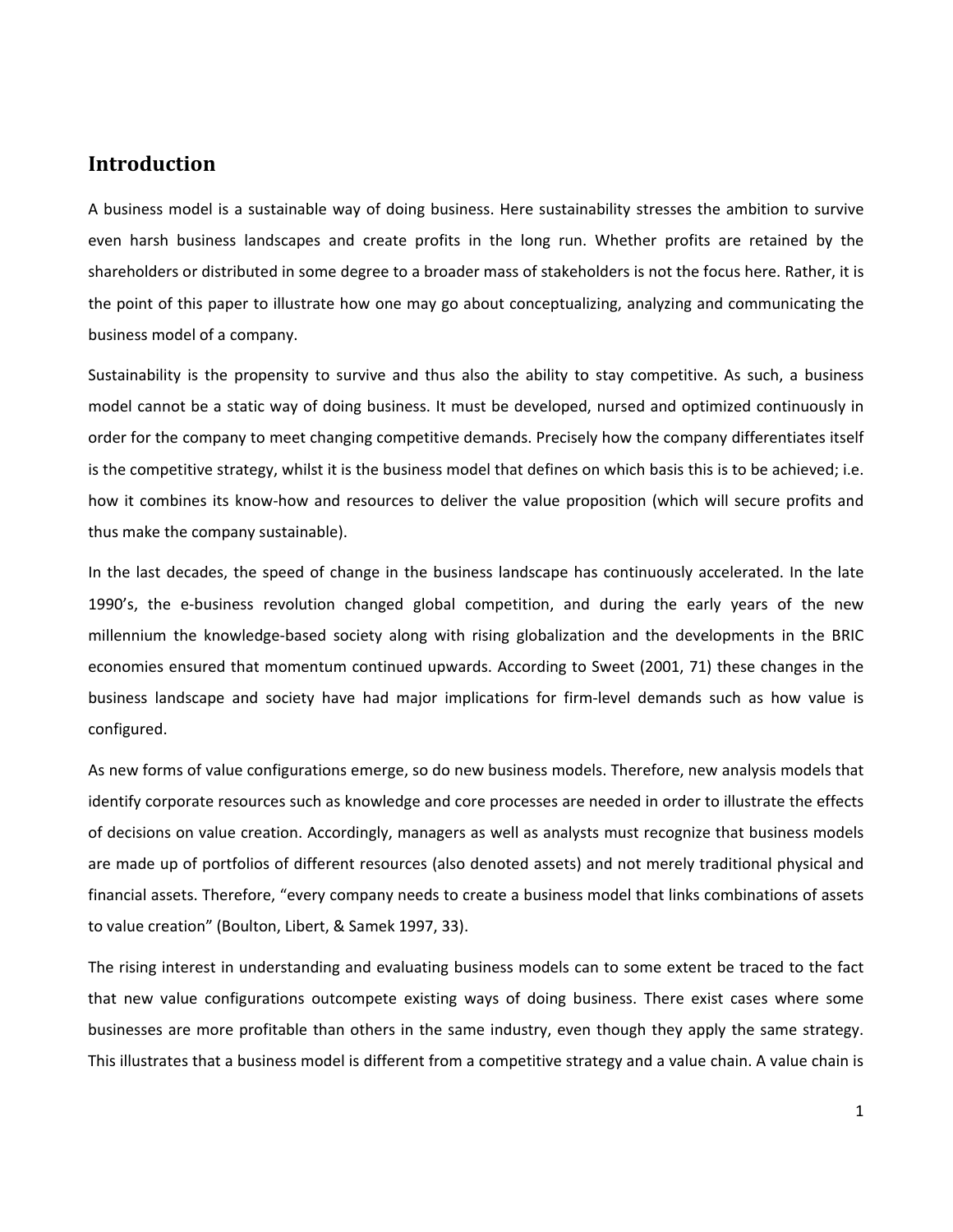a set of serially performed activities for a firm in a specific industry (Porter 1985). The difference thus lies in the way activities are performed (strategic and tactical choices), and therefore a business model is closely connected to the management control agenda.

The business model perspective has been found useful for aligning financial and non-financial performance measures with strategy and goals. In addition, communicative aspects from executive management to the rest of the organization, and also to external stakeholders such as bankers, investors and analysts, are also facilitated by a business model perspective.

Three empirical research projects inform the basis of the rest of this article:

- 1) A research project concerned with understanding the basics of the business model; characteristics and elements as well as tools for conceptualizing business models
- 2) A research project focusing on the analysis of the business model and the application of a series of analysis techniques
- 3) A research project focusing on the communication of business models

The rest of the paper is structured as follows: The following section introduces the business model concept and provides a helpful definition. The next section, '*Conceptualizing the business model'*, looks at which parameters and characteristics we need to understand in connection with the business model. In the section *'Analyzing the business model'*, the reader is introduced to the analytical guideline and the important aspects of relative and absolute business model evaluation, including the strengths of evaluation across time. In the section *'Communicating the business model'*, a series of cases and examples are presented, and the relationship between a business model description and an equity story is clarified. The article is concluded by a series of good advice on conceptualizing, analyzing and communicating the business model.

## **The business model concept and a definition**

In the late 1990's, the 'business model' concept became almost synonymous with e‐business and the emergence of the so-called new economy. The Internet had in essence created an array of new business models where the major focal point of the literature on business models from an e‐business perspective became how to migrate successfully to profitable e‐business models. See e.g. Hedman & Kalling (2001) for a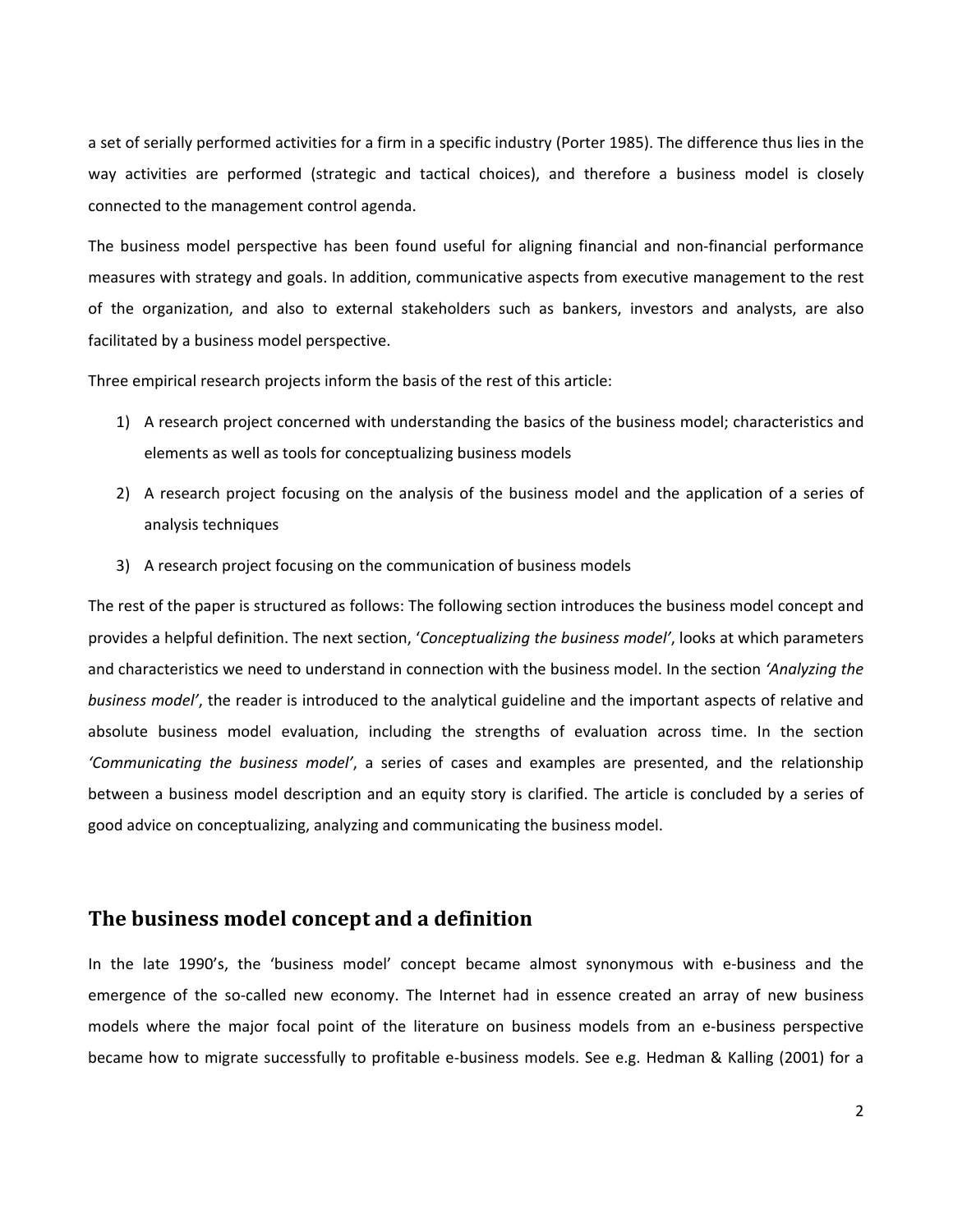comprehensive review. Therefore, much of the business model literature focusing on the e‐business context concerns how such organizations can create value in comparison to their bricks and mortar counterparts (cf. Alt & Zimmermann 2001, Rappa 2001, Pigneur 2002).

However, far from all ways of doing business through the Internet have proven to be profitable, and accordingly there has been a substantial interest in explaining how the new distribution and communication channels form new business structures. One way of approaching this issue is through Amit & Zott's (2001) four dimensions of value‐creation potential in e‐businesses that have to be in place for an e‐business model to be profitable: It must create efficiencies in comparison to existing ways of doing business (see also Farrell 2003, 107), and it must facilitate complementarities, novelty or enable the lock-in of customers (cf. Porter 2001, 68). For example, the creation of efficiencies is by DeYoung (2003) seen as the underlying notion of Internet based business models in the banking industry, while Gallaugher (2002) in general illustrates how e‐commerce as a new distribution channel has created efficiencies, thus enabling new business models to emerge.

It should be noted that "[m]uch of what is being said about the New Economy is not that new at all. Waves of discontinuous change have occurred before", as Senge & Carstedt (2001, 24) state. Just think of how Henry Ford's business model revolutionized the car industry almost a century ago, or how Sam Walton revolutionized the retail industry in the 1960s with his information technology focus and choice of demographic attributes for store locations, thus creating an immense cost structure focus along with a monopolistic market situation.

According to Chesbrough & Rosenbloom (2002, 530), the origins of the business model concept can be traced back to Chandler's seminal book 'Strategy and Structure' from 1962. Strategy, Chandler states, "can be defined as the determination of the basic long‐term goals and objectives of an enterprise, and the adoption of courses of action and the allocation of resources necessary for carrying out these goals" (1962, 13). Further developments in the concept travel through Ansoff's (1965) thoughts on corporate strategy to Andrews' (1980) definitions of corporate and business strategy, which, according to Chesbrough & Rosenbloom (2002), can be seen as a predecessor of and equivocated to that of a business model definition.

Child's (1972) paper on organizational structure, environment and performance, incidentally to a great extent influenced by Chandler's work, is, however, among the earliest to gather and present these thoughts diagrammatically. Although he does not explicitly refer to his schematization of "the role of strategic choice in a theory of organization" (Child 1972, 18) as a business model representation, the thoughts presented here incorporate many of the central elements presented within the recent literature on this emerging concept. For

3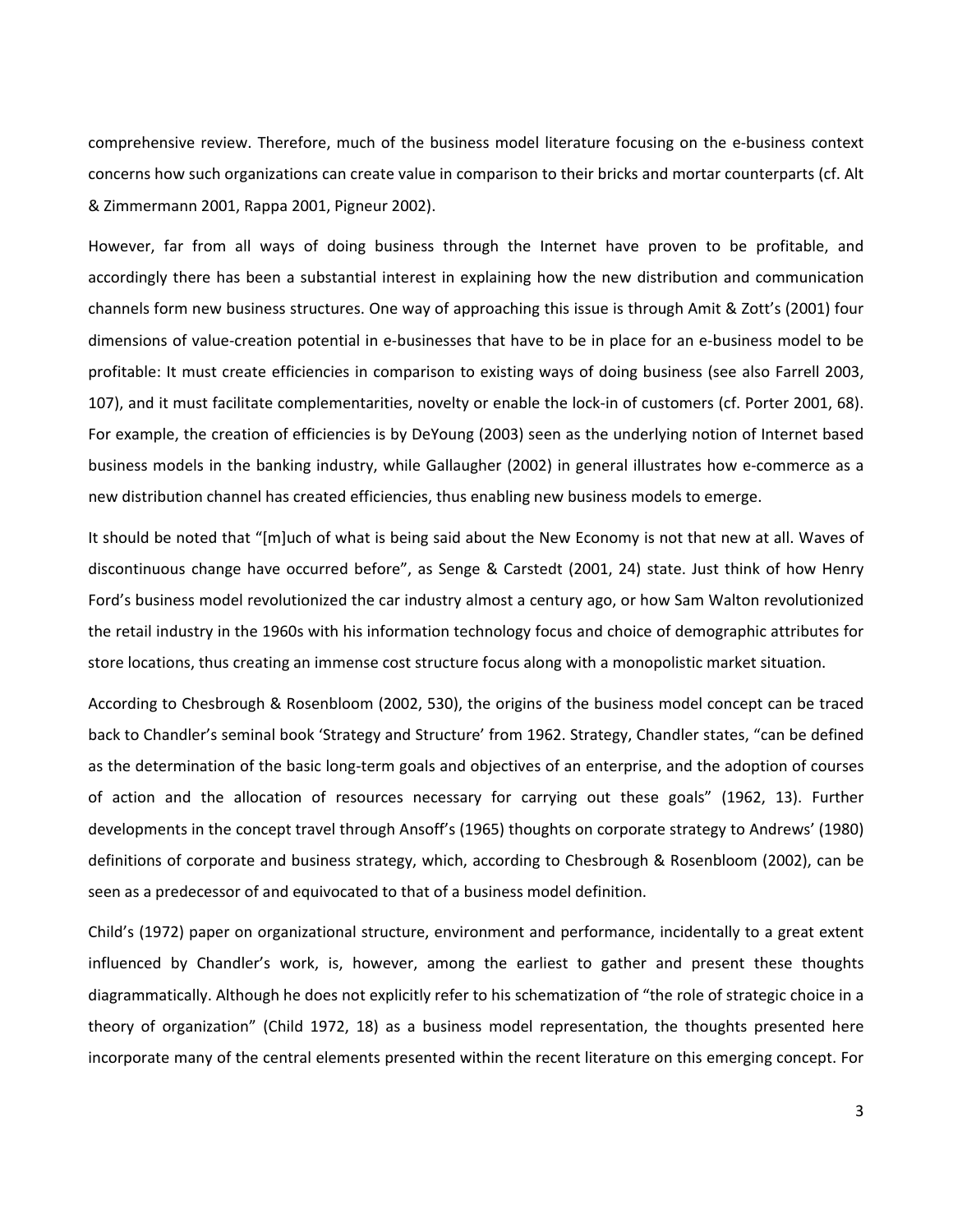instance, Child's term 'prior ideology' covers the aspects of an organization's vision and value proposition, objectives, and strategy, while 'operating effectiveness' is viewed as an outcome of the organizational strategy and the elements: scale of operations, technology, structure, and human resources.

The recent research interest for new value configurations (Ramirez 1999; Stabell & Fjeldstad 1998; Sweet 2001) reflects a change in the competitive landscape towards more variety in value creation models within industries where previously the "name of the industry served as shortcut for the prevailing business model's approach to market structure" (Sandberg 2002, 3), competition now increasingly stands between competing business concepts (Hamel 2000). If firms within the same industry operate on the basis of different business models, different competencies and knowledge resources are key parts of the value creation, and mere benchmarking of intellectual capital indicators does not provide insight in the profit or growth potential of the firm. A comparison of the specific firm with its peer group requires interpretation based on an understanding of differences in business models.

If firms only disclose key performance indicators without disclosing the business model that explains the interconnectedness of the indicators and why the bundle of indicators is relevant for understanding the firms' strategy for value creation, this interpretation must be done by the analysts themselves. Currently, there exists no research based insight into how this reading and interpretation are conducted, and it is very likely that this understanding of firms' value creation would be facilitated if companies disclosed such information as an integral part of their strategy disclosure. From Nielsen (2005) the following definition of a business model is rendered:

*A business model describes the coherence in the strategic choices which makes possible the handling of the processes and relations which create value on both the operational, tactical and strategic levels in the organization. The business model is therefore the platform which connects resources, processes and the supply of a service which results in the fact that the company is profitable in the long term.* 

Conceptualizing the business model is therefore concerned with identifying this platform, while analyzing it is concerned with gaining an understanding of precisely which levers of control are apt to deliver the value proposition of the company. Finally, communicating the business model is concerned with identifying the most important performance measures, both absolute and relative measures, and relating them to the overall value creation story.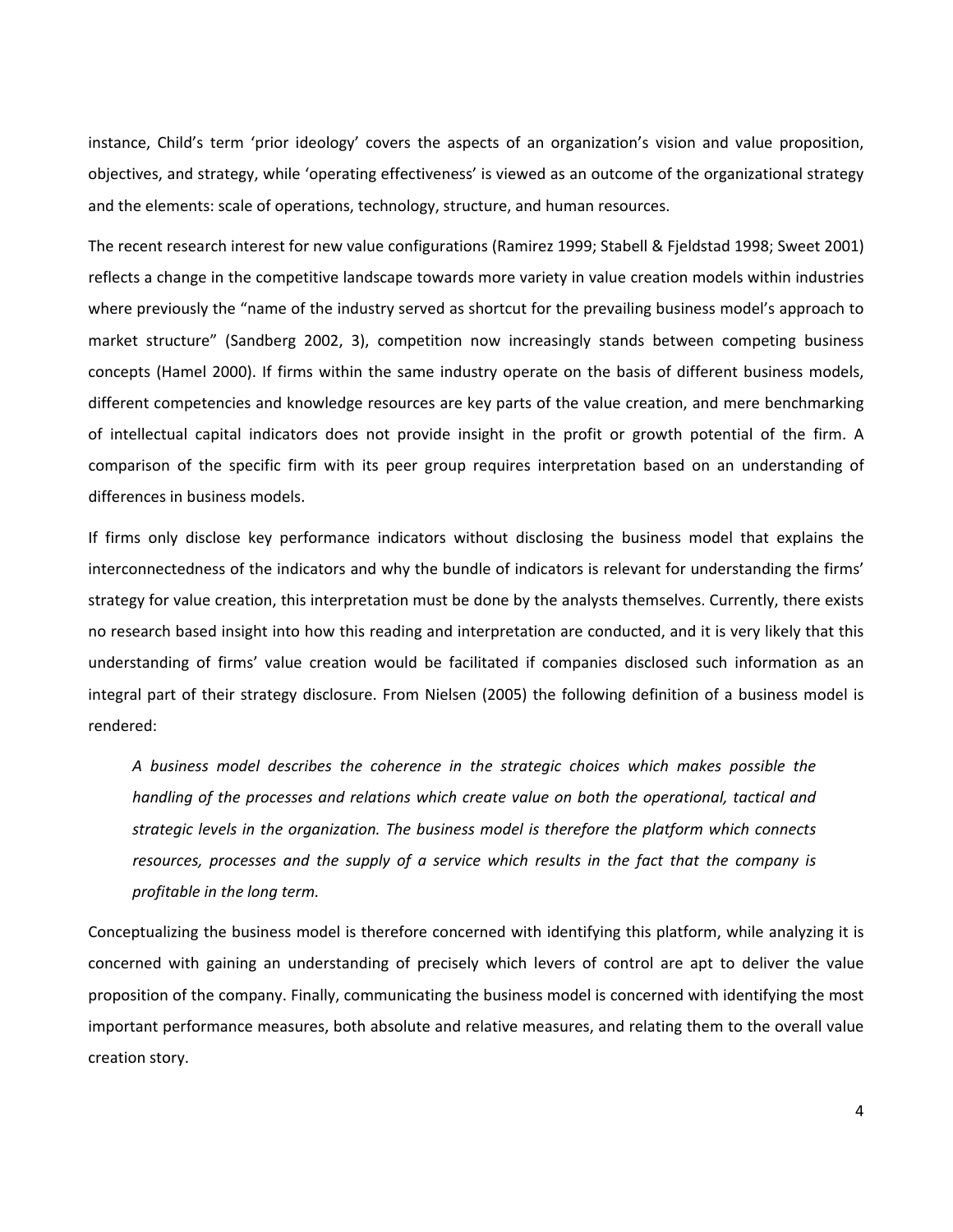## **Conceptualizing the business model**

A business model is not merely a value chain, nor is it a corporate strategy. There exist many value configurations that are different to that of a value chain, like e.g. value networks and hubs (Stabell & Fjelstad 1998, Mintzberg & Van der Heyden 1999). Rather, a business model is concerned with the unique combination of attributes that deliver a certain value proposition. Therefore, **a business model is the platform which enables the strategic choices to become profitable**.

In some instances it can be difficult to distinguish between businesses that succeed because they are the best at executing a generic strategy and businesses that succeed because they have unique business models. This is an important distinction to make, and while some cases are clear-cut, others remain fuzzier.

One of the best examples of a business model that has changed an existing industry is Ryanair, which has essentially restructured the business model of the airline industry. As the air transport markets have matured, incumbent companies that have developed sophisticated and complex business models now face tremendous pressure to find less costly approaches that meet broad customer needs with minimal complexity in products and processes (Hansson et al. 2002).The generic strategy of Ryanair can be denoted as a low‐price strategy. This option is open to all existing airlines, and many already compete on price. However, Ryanair was among the first airline companies to mould its business platform to create a sustainable low‐price business. Many unique business models are easy to communicate because they have a unique quality about them; i.e. either a unique concept or value proposition. This is also the case for Ryanair. It is the "no-service business model". In fact, the business model is so well thought through that even the arrogance and attitude of the top management match the sleaziness and inconsideration of the rest of the business. But they can make money in an industry that has been under pressure for almost a decade, and for this they deserve recognition. Ryanair's business model narrative is the story of a novel flying experience. No other place in the world is it possible for humans to feel so much like livestock waiting for the butcher to arrive. It is only a shame that some of the customers are captive customers in the sense that they cannot afford to travel with an ordinary airline even if they wanted to.

A much applied example in the management literature is Toyota. However, Toyota did not really change the value proposition of the car industry. They were able to achieve superior quality through JIT and Lean management technologies, and they may have made slightly smaller cars than the American car producers, but their value proposition and operating platform were otherwise unchanged. The same can be said for Ford in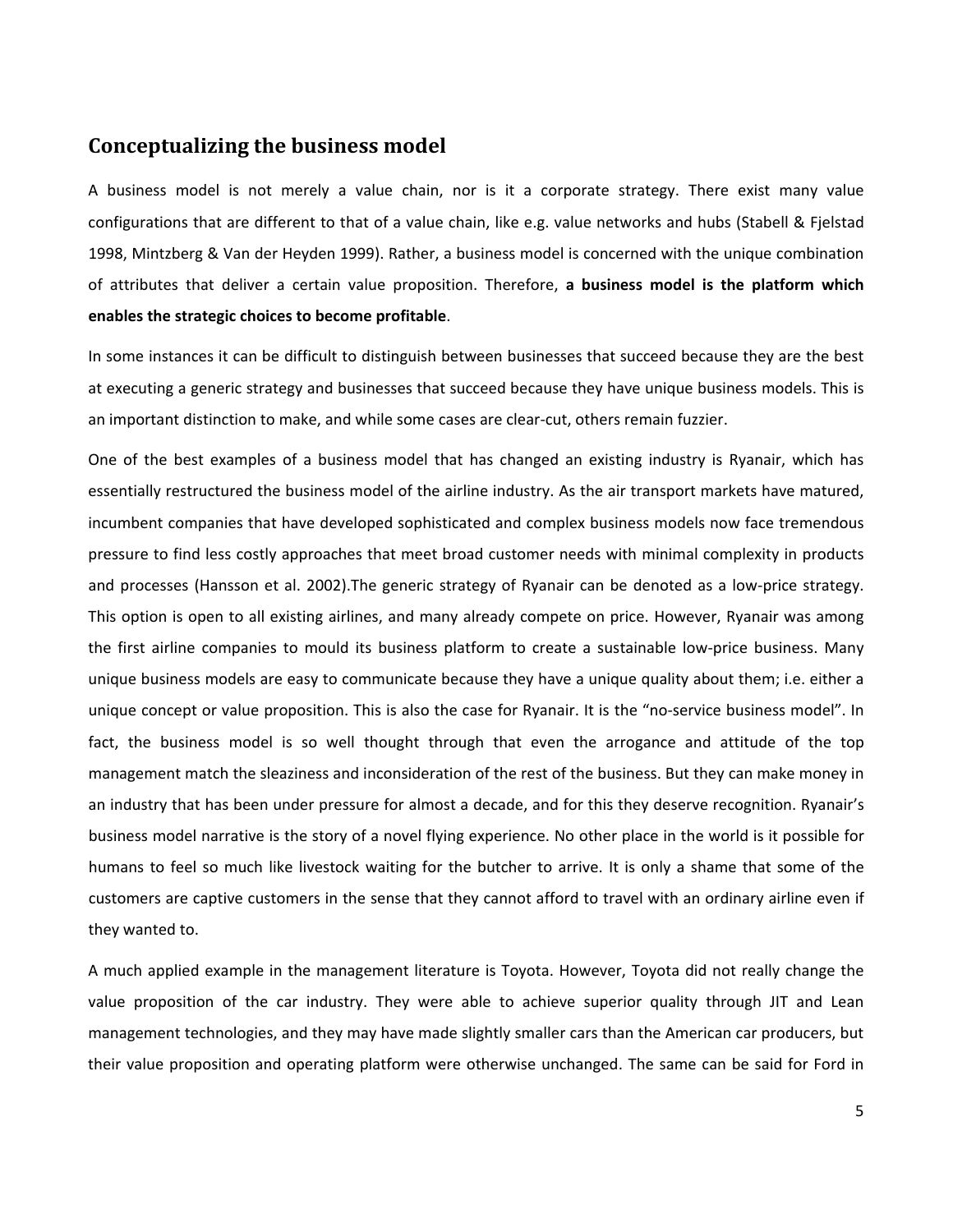the early 20<sup>th</sup> century. Ford's business setup was not really a new business model. It sold one car model in one colour, but so did others at the time. Ford was able to reduce costs through a unique organization of the production setup, but the value proposition was not unique.

In the 1990's, Dell changed the personal computer industry by applying the Internet as a novel distribution channel. This platform as a foundation of the pricing strategy took out several parts of the sales channel, leaving a larger cut to Dell and cheaper personal computers to the customers. Nowadays this distribution strategy is not a unique business model anymore as many other laptop producers apply it. Therefore, it is also a good example of the fact that what is unique today is not necessarily unique tomorrow.

According to Hamel & Skarzynski (2001), innovation is an important mechanism with respect to ensuring wealth creation, but it is also a prerequisite for sustainable development because "today's competitive advantage becomes tomorrow's albatross", as Christensen (2001, 105) expresses it. Having the right business model at the present does not necessarily guarantee success for years on end (Linder & Cantrell 2001) as new technology or changes in the business environment and customer base can influence profitability (Delmar 2003). The point to be made here is that if the value proposition is not affected in some manner, then it is most likely not a new business model. However, it could be the case that the value proposition is not affected, but the business' value generating attributes are radically different from those of the competitors. Three examples of this are:

- 1. The value proposition of two companies producing kitchen appliances. One may be more high-end than the other, but this is a part of the competitive strategy, not the actual business model
- 2. The value proposition of two companies producing laptops. One may be priced lower because the range is smaller and the design kept to one colour etc. This is not equivalent to different business models, but also a question of competitive strategy and customer selection. However, if one of the producers decides to alter the traditional distribution model, cutting out store placement and setting up technical support as local franchisees only, that could be a new business model
- 3. Two hair salons will both be performing haircuts, but their value propositions may be vastly different according to the physical setup around the core attribute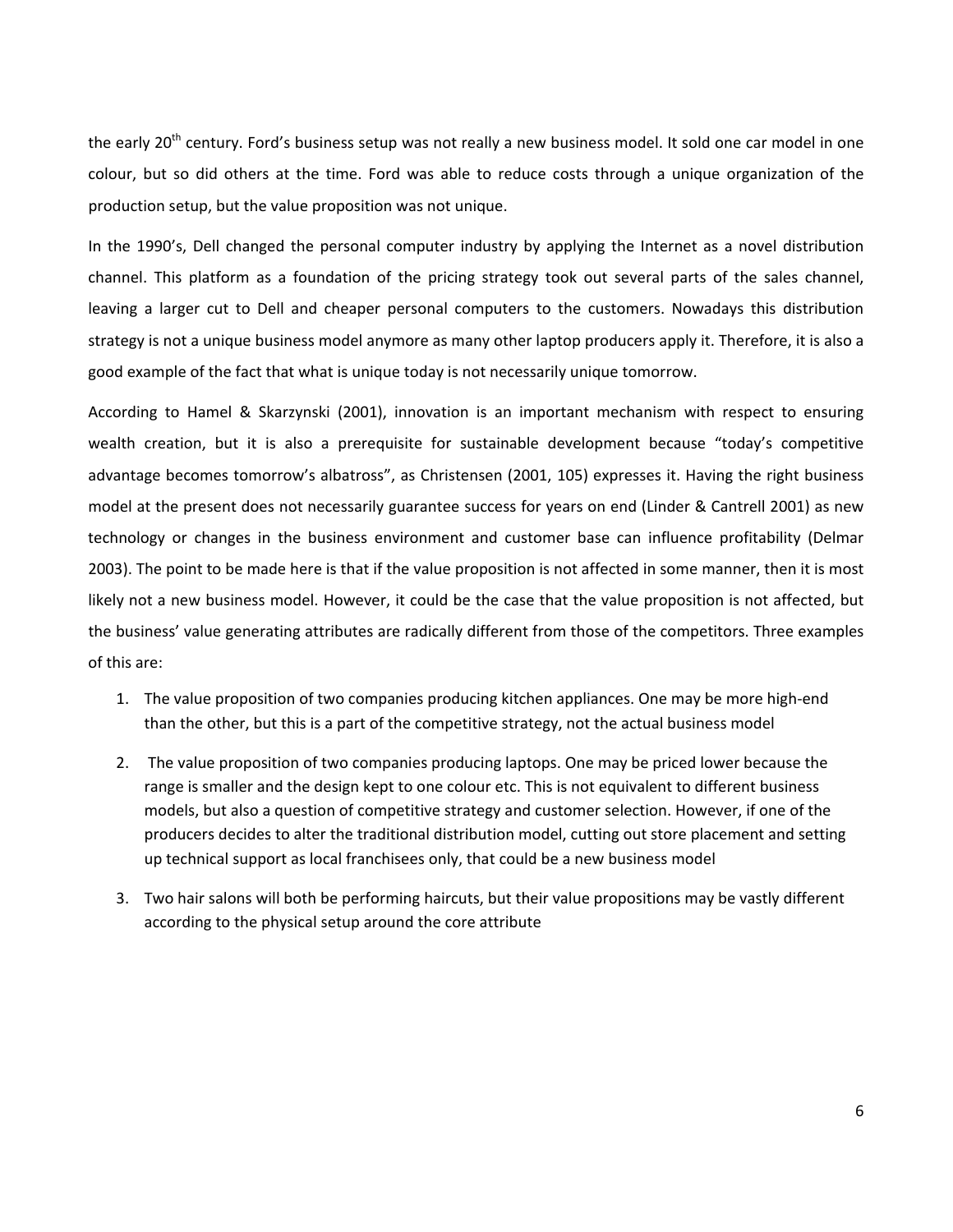### **Which parameters do we need to understand?**

Remembering that the business model is the platform which enables the strategic choices to become profitable, then it is clear that a business model is not a pricing strategy, a new distribution channel, an information technology, nor is it a quality control scheme in the production setup. A business model is concerned with the value proposition of the company, but it is not the value proposition alone as it in itself is supported by a number of parameters and characteristics. The question is here: how is the strategy and value proposition of the company leveraged?

To understand the foundations of the business model, metaphorically speaking, the pillars on which the platform rests, it is necessary to look at the organizational attributes of the company. In doing so, the focus should not be on the elements themselves, i.e. organizational structure, alliances, management processes, customer types, but rather on the characteristics of the links between them. A model that provides a good overview of the elements which need to be taken into account when conceptualizing the business model is provided by KPMG's Strategic‐Systems Auditing (SSA) framework (Bell et al. 1997).

Bell & Solomon define the business model as: "a simplified representation of the network of causes and effects that determine the extent to which the entity creates value and earns profits" (2002, xi). Compared to the suggestions by Bell et al. (1997), the recent framework focuses more narrowly on value creation and has predominately internal focus incorporating the elements of value drivers, value creation, and representation. As a distinctive feature, the SSA model departs from an auditing perspective where Bell et al. (1997) argue for the importance of gaining an understanding of the client's strategic advantage. This is, however, not only a necessity from an auditing perspective since understanding a company's strategic advantage is the prerequisite for understanding how it creates value.

Gaining an understanding of key value creation processes and related competencies that enable the company to realize its strategy is an essential element of such an analysis. By measuring and benchmarking the performance of core business, management and support processes, the 'KPMG Business Measurement Process', depicted in figure 4, facilitates and enhances an understanding of the risks that threaten the attainment of the company's business objectives. The following of this framework is argued to lead to an understanding of the client's business model and a documentation of the company's ability to create value and generate future cash flows through depiction of the company's specific process analyses, key performance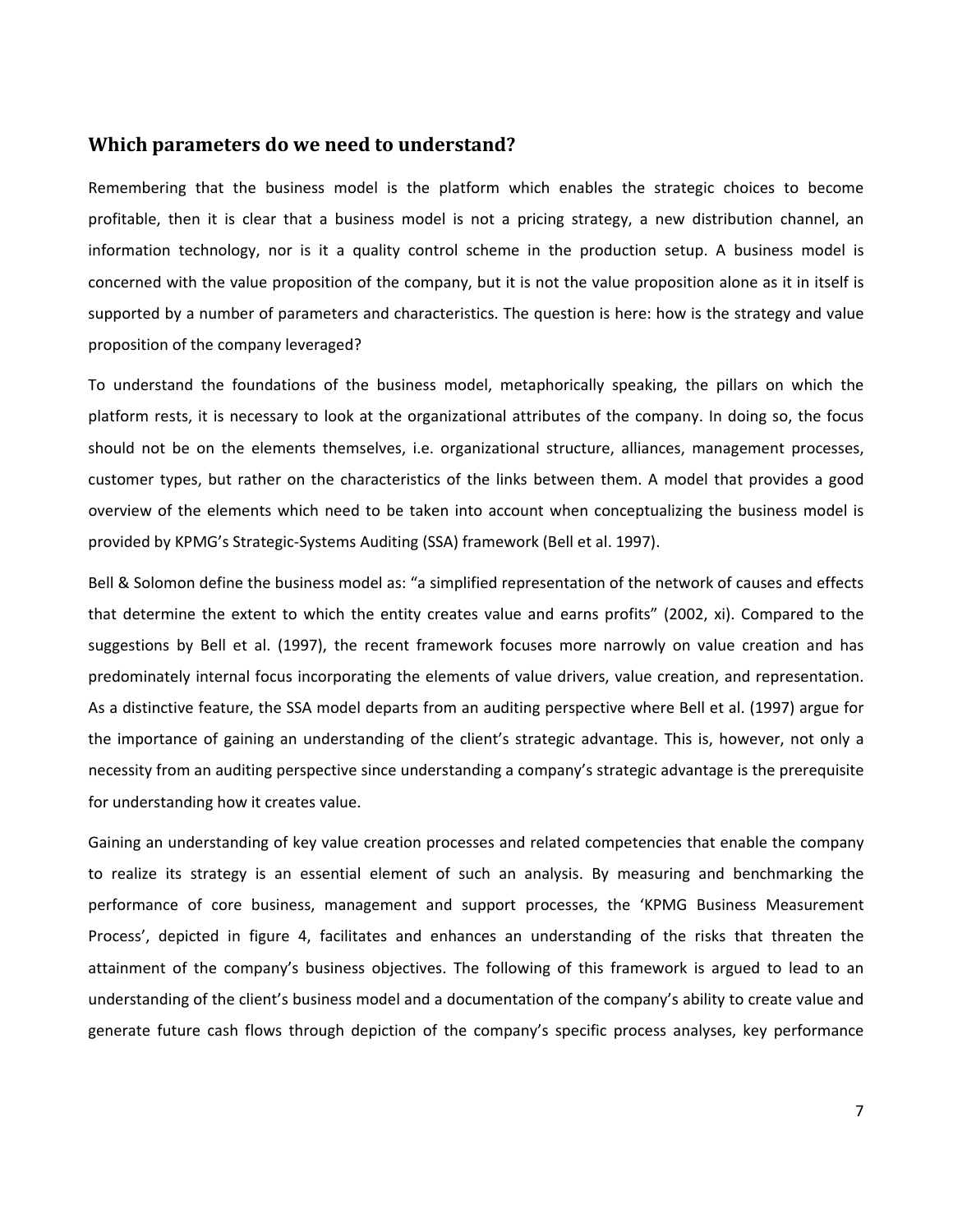

indicators, and business risk profile. Thus, a similar procedure could potentially form the foundation for external communication more generally.

Figure 1: The KPMG Business Measurement Process

The SSA model is based on an analysis procedure that departs in the strategic analysis of the external forces affecting the company and the markets on which it operates, along with an analysis of its alliances, products, and customers. Next, an analysis of the business processes regarding strategic management processes, core business processes, and resource management processes leads to a so-called Entity Level Business Model and the identification of key business performance measures.

SSA gives an idea of the parameters that make up and define the outskirts of a business model. Through the strategic analysis, the following aspects of the organization are described: external forces, markets, alliances, products, and customers. Next, the SSA model includes a process analysis tool which helps the analyst from a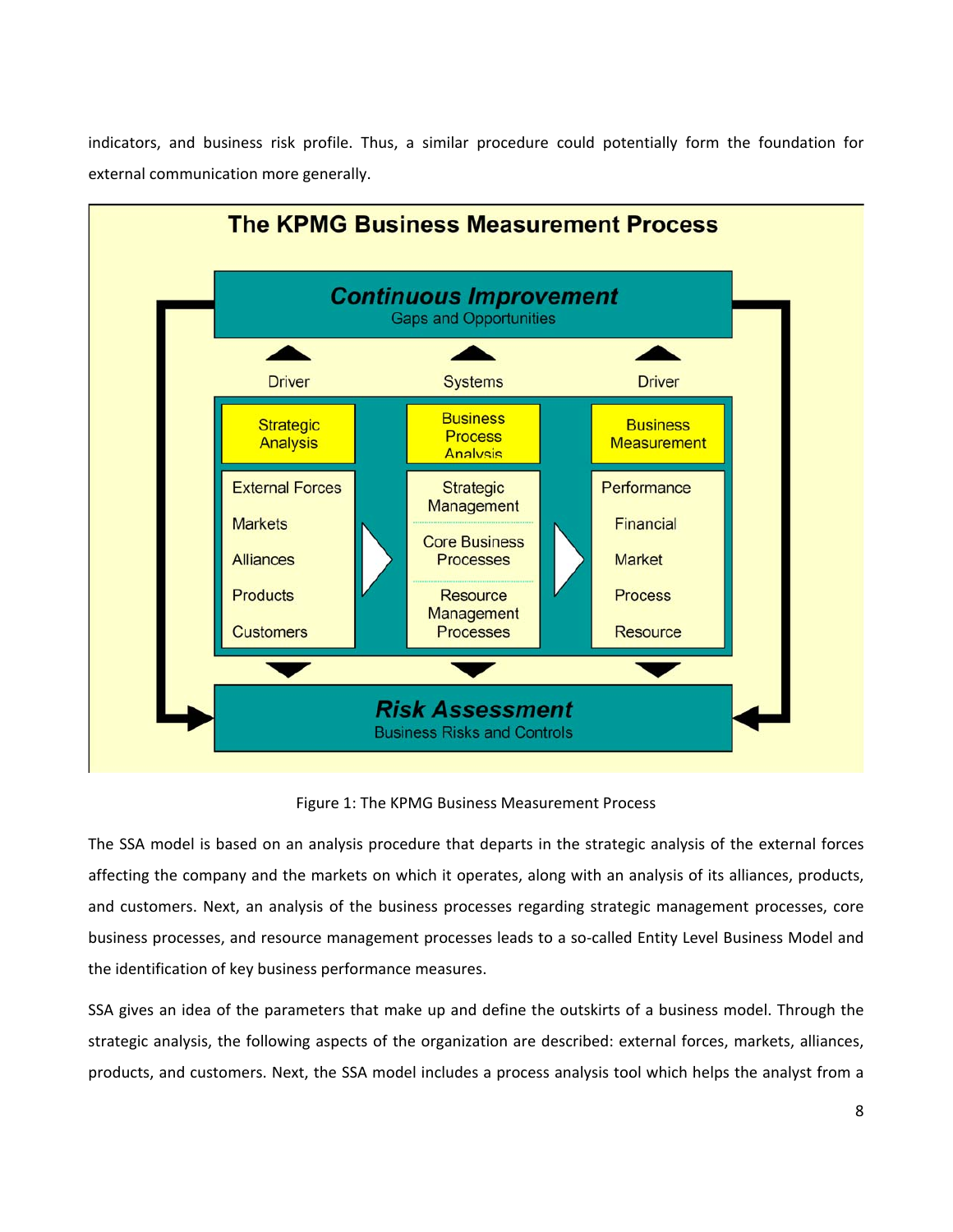risk based perspective to find the most appropriate KPI's and controls of key risks for the company to be able to deliver the value proposition and through this identify the characteristics and key aspects of the links between organizational elements. The business process analysis is applied on three archetypes of processes, namely: strategic management processes, core business processes, and resource management processes. Finally, the first two steps lead to the actual business performance measurement including the identification of performance KPI's according to the four dimensions: financial, market, process, and resource.

Another more recent contribution to the field of business model conceptualization is Osterwalder et al. (2010). Here the value proposition links the company's infrastructure (down-stream activities and management to execution) with the customer (distribution and after sales relationships). In comparison to Bell et al. (1997), Osterwalder et al. (2010) get somewhat closer to the goal of identifying the 'how' of the business model because they place the value proposition at the centre of the model as an aligning feature between infrastructure interrelations such as competences, partner network and value configuration, and customer interrelations such as customer relationships, distribution channel, and target customers.



Figure 2: Business model design template (Osterwalder et al. 2010)

Despite these developments, the ideas put forth here come short of illustrating how the specific linkages of value creation work.

The two models described above illustrate two different ways of approaching the generic parameters of a business model. Together they provide a good overview of the elements that may affect the uniqueness of a business model. **However, both models have weaknesses when it comes to highlighting the platform for success**. How to avoid this will be illustrated in the analysis and communication sections below in this article.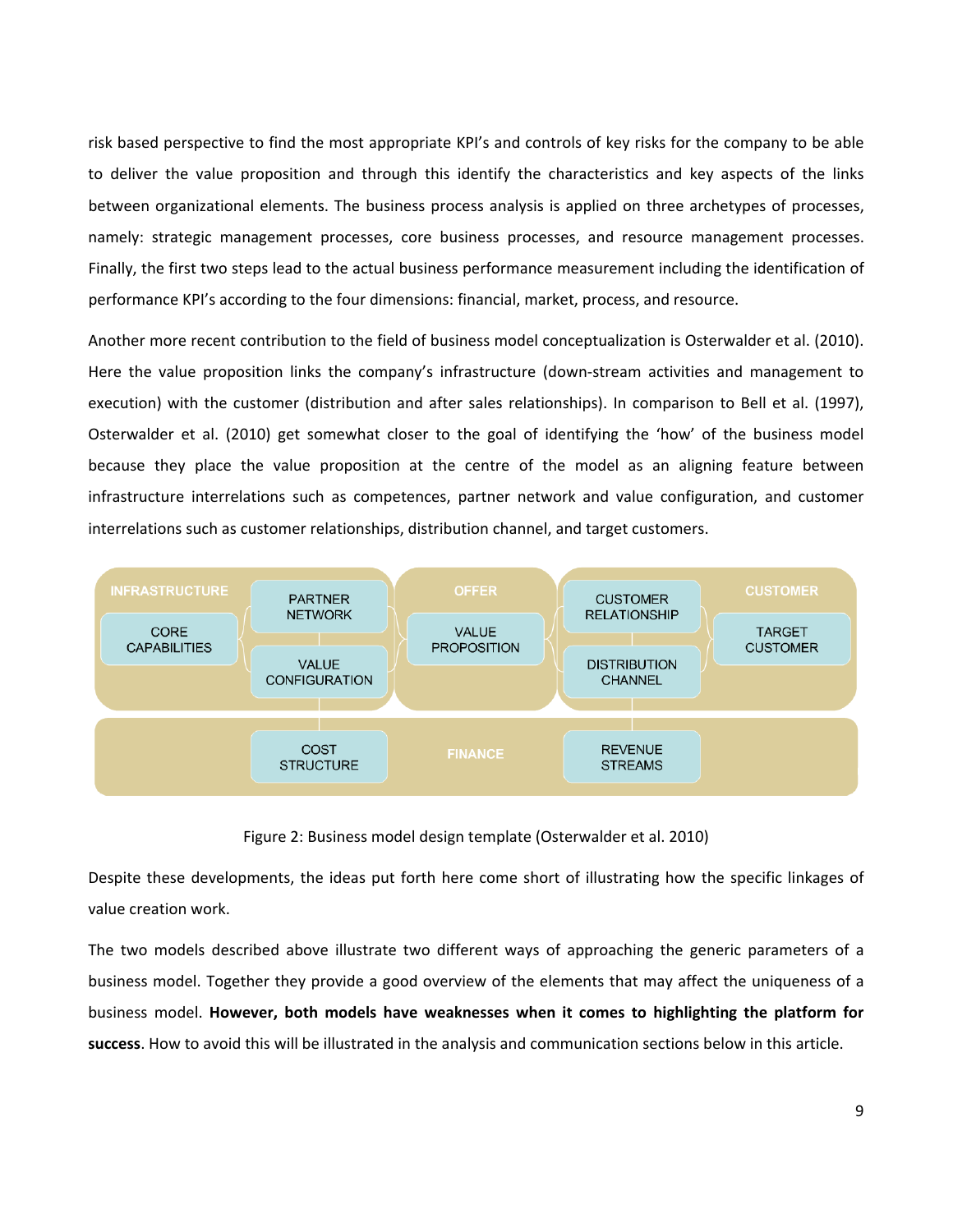## **Analyzing the business model**

In the section above, it became evident that a business model potentially consists of the interaction between many different parameters of the organization. Some unique business models thus involve extremely complex interdependencies, whereas, in other cases, it can be extremely simple to understand the specifics of a business model. An example of a company where a complex set of interdependencies create a unique business model is the Danish medico-technology company, Coloplast. For Coloplast the platform for a long-term sustainable business rests on the interaction between the ability to integrate the ideas and requests of the decision-making nurse-groups into product development without renouncing the product quality perceptions of end‐users. Measuring the performance and development of these interdependencies is extremely complex. An example of an easy to understand business model is Ryanair's: "a ticket includes no service whatsoever. If you require any extras or have physical handicaps, then remember your credit card".

The notion put forth here is that if it is difficult for the company to conceptualize the business model, then it may be even more difficult for external parties to analyze it. At present there exists very little literature on the aspects of analyzing business models. However, several management and performance measurement models can be mobilized to some extent in the understanding of business model performance. Below, four perspectives of analysis are identified, each with differing ambitions and therefore also with different theoretical underpinnings, namely: processes, causality, quality and competences.

It is widely accepted that intellectual capital, strategy and other drivers of value creation constitute strategically important elements for the future profitability and survival of companies. Many firms already disclose much supplementary information in their management commentary regarding strategy, market competition, technological developments and products in the pipeline. Also, in the Nordic countries and more recently in a number of other European countries, companies have been experimenting with disclosing such voluntary and forward‐looking disclosures through intellectual capital statements.

The problem - as well as the prospect - with strategy is that it is about being different. Hence, the bundle of indicators on strategy, intellectual capital etc. that will be relevant to disclose will differ among firms. For such information to make any sense at all, it should be communicated in the firm's strategic context as this would show its relevance in relation to the company's value creation process. In other words, it does not make sense to insert such information into a standardized accounting regime.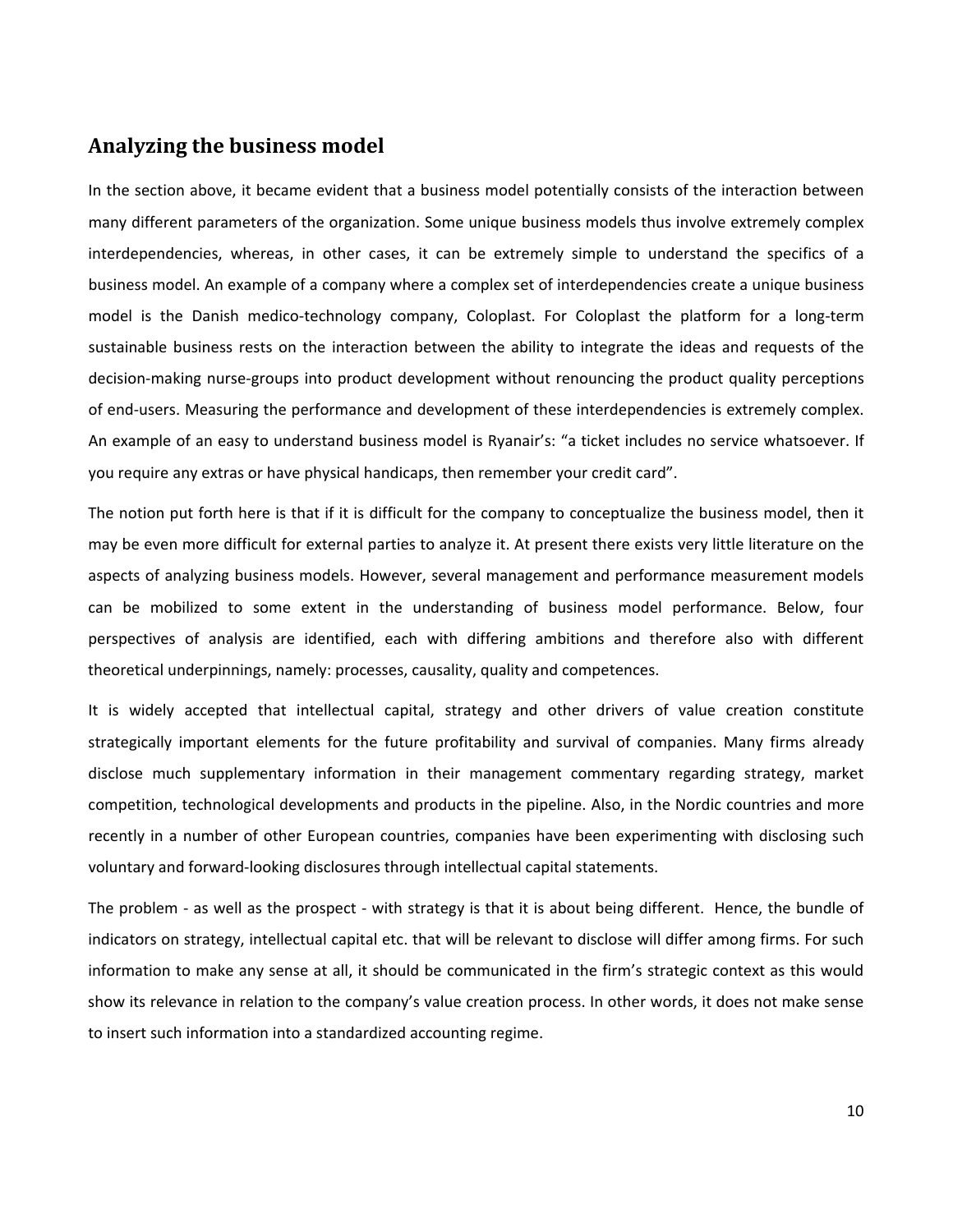The SSA framework applies a risk‐based perspective on value creation and combines the analysis of strategic and business related processes with risks and risk‐controls to the identification of key performance indicators (KPI's). Thus, the process analysis template of the SSA framework helps the analyst to conceive how the underlying aspects of performance are related to each other via a risk‐based approach.

The Balanced Scorecard's strategy map analysis is another methodology that helps to integrate KPI's and illustrates their interconnectedness. The Balanced Scorecard takes its point of departure in a cause-and-effect approach on competitive strategy. The strategy map methodology helps the analyst to link KPI's through the four perspectives of the Balanced Scorecard. The Business Excellence model is a quality‐based perspective to identifying KPI's. Unlike the Balanced Scorecard, the Business Excellence model does not assume causal links, but rather a milder form of relatedness between measures.

In the section below, a fourth model for the analysis of performance measures is applied. It is a model developed for the analysis of the intellectual capital value proposition by Mouritsen et al. (2003). In its original presentation, the model was proposed to help create a set of rules for the analysis of intellectual capital statements that allowed the reader to appreciate the content of an intellectual statement in such a way that he or she could make an independent judgment of it. Later, it has been proven applicable to the analysis of many types of strategy-related disclosures, including voluntary CSR-reports, IPO prospectuses as well as the management review sections of traditional financial reports.

### **The analytical guideline**

The idea of the analytical guideline was to develop analytical rules for voluntary information which paralleled the analytical concerns of the financial statement. According to Bukh et al. (2005) insight into financial assets could be translated to insight into the constellation of knowledge and value creation resources; insight about investments could be translated into insight about upgrading competences and resources; and finally, insight into performance could be translated into insight about the effects of knowledge, innovation and strategic choices.

The information 'input' for the analytical model can be derived from the information channels of the company which is to be analyzed; e.g. from the annual report, corporate website, management interviews or reports of financial analysts. In the case where an annual report is the supplier of information, the input thus becomes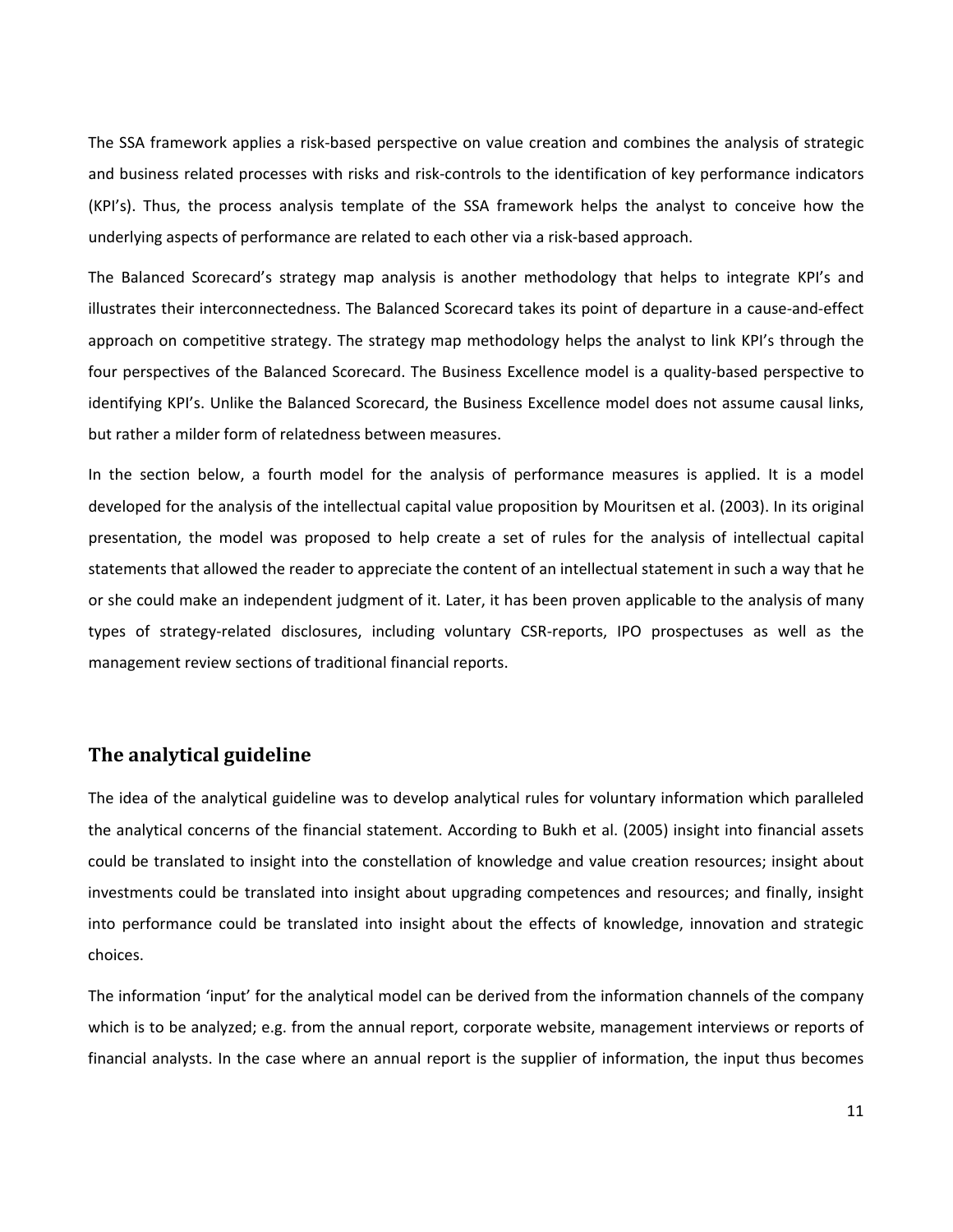the specific indicators representing value creation, management challenges and the activities that the company performs. The indicators are disentangled from the text of the annual report through the analytical model that organises the indicators according to three general problematisations of the firm (similar to the problematisations of the financial statement): What is the composition of value creation resources (what is the composition of assets)? What are the activities made to upgrade competences and resources (which investments are made in the firm)? What are the effects of knowledge, innovation and strategic choices (what is profitability)? These questions are concerned with the assessment of the firm's business model.



Figure 3: The analytical model (Mouritsen et al. 2003b)

Unlike an accounting system, the analysis model is *not* an input/output‐model. There is no perception that any causal links between actions exist to develop employees and the effect in that area – e.g. increased employee satisfaction. The effect of such an action may appear as a customer effect: The employee becomes more qualified and capable of serving the customers better. The task of the analysis is thus to explain these 'many‐ to-many relations' in the model. The classification itself does not explain the relations, just as increased expenses for R&D alone do not lead to increased turnover in the financial accounting system.

From Bukh et al. (2005) the assessment criteria of the analysis model based on indicators attached to the three main questions of the analysis are illustrated:

Resource indicators concern the portfolio of the company's resources, i.e. the company's stock and composition of resources within the areas of employees, customers, processes and technologies, and illustrate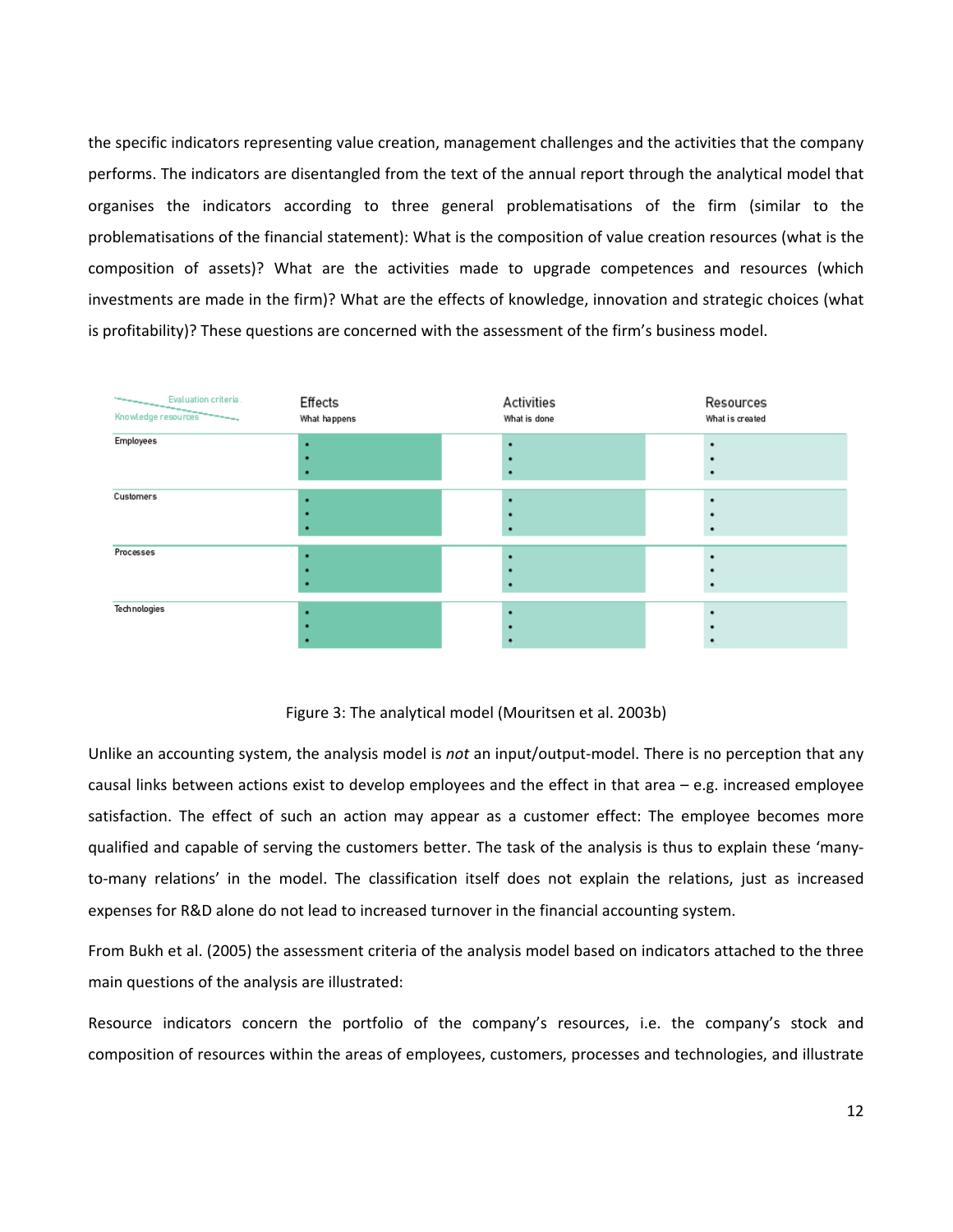a starting point from which action can be taken. The indicators deal with relatively stable units such as e.g. 'a customer', 'an employee', 'a computer', 'a process' etc. They answer questions such as 'how many?' and 'which share?' and thus illustrate how big, how varied, how complex and how correlated the resources are. The managerial actions related to these resources are portfolio decisions; i.e. decisions on how many of the different types of knowledge resources the company wants.

Activity indicators describe the company's activities to upgrade its resources; i.e. activities initiated to upgrade, strengthen or develop its resource portfolio. The indicators illustrate the direction in which the organization is working and help to answer the question 'What is being done?'; e.g. what does the company do to develop and improve its knowledge resources through e.g. continuing education, investments in processes, activities to educate or attract customers, presentations etc. The attached management actions are thus upgrading activities.

Effect indicators reflect the consequences or the total effects of the company's development and use of resources. As with an accounting system, the model only shows the effects; it does not seek to explain from where they arise. The analyst may seek such explanations on the basis of the model, but not within the model itself. These indicators help us to establish whether we are arriving where we expected to.

Thus, when analyzing the interrelations of the business model it is possible to apply the ideas of a strategic narrative. Like all other stories, this narrative has a beginning, an action and an ending. So does the strategic narrative, It has resources, activities and effects. Together with an understanding of the company's strategy and the key management challenges facing the executive management, it is possible to mobilize the questions of analysis illustrated above to identify the key indicators of the business model. Evaluating the business model can therefore be done in a series of steps.

A first step could be to evaluate the identified indicators in a scorecard‐like fashion in relation to a set of expected targets for each indicator. Thereafter the indicators can be evaluated in the analysis model by asking which indicators affect each other. This analysis can be completed by asking whether some of the 12 boxes have missing indicators. Together with the indicators at hand, management should ask themselves how they fit into the story of what the company does and how it is unique. In this manner, management is gradually moving closer to its business model narrative supported by performance measures. In order to assess if the composition, structure and use of the company resources are appropriate, it is necessary to consider the

13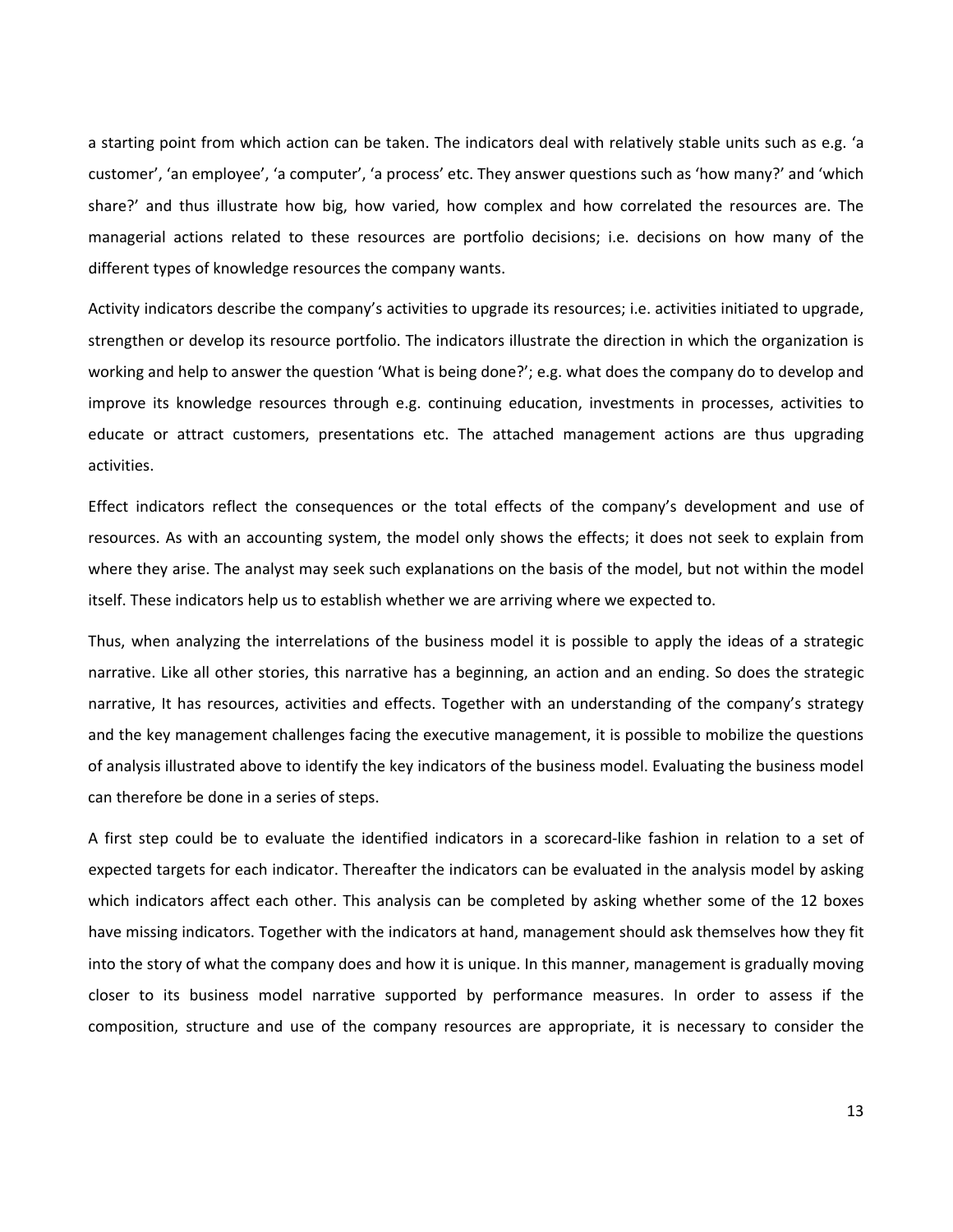development of the indicators over time, and finally the company may pursue relative and absolute measures for benchmarking across time and across competitors.

## **Communicating the business model**

The point of departure for many of the recent developments in voluntary reporting, especially the so-called narrative models, is to illustrate the flows of value creation by linking indicators to strategy and supporting an understanding of them by providing a context giving narrative (Nielsen, Roslender & Bukh 2009). Mouritsen and Larsen (2005) label this a process of "entangling" the indicators, arguing that individual pieces of information and measurements by themselves can be difficult to relate to any conception of value creation. As such, this "flow" approach is concerned with identifying which knowledge resources drive value creation instead of assigning a specific dollar value to those resources (Bukh 2002).

Hägglund (2001) and Mouritsen et al. (2001) accentuate that the understanding of the firm's value creation would be facilitated if companies disclosed their value drivers as an integral part of the strategy disclosure in the management review. Further, this communication would be even more effective if the framework for disclosure was based on a common understanding of the company's value drivers (Bukh & Johanson 2003, Osterwalder 2004). Along these lines, Bukh (2002) and Kozberg (2001) suggest that the business model can enable the creation of a comprehensive and more correct set of non-financial value drivers of the company, thereby constituting a useful reference model for disclosure.

The problem with trying to visualize the company's "business model" is that it very quickly becomes a generic organization diagram illustrating the process of transforming inputs to outputs in a chain‐like fashion. The reader is thus more often than not left wondering where the focus is in the organization, and key differentiating aspects of the business model are drowned in attempts to illustrate the whole business. This is why the communicative aspects are so important.

From a narrative perspective, business models can be a support mechanism for projection of management's view to the organization through e.g. storytelling. The organizational narrative is also a kind of abbreviation supporting the ability of remote control, in essence constituting a representation of the business through a description; i.e. a story of how it works (Magretta 2002b) and the relationships it is engaged in. Very much in line with Hamel's (2000) ideas, Morris (2003) conceptualizes the business model as a "comprehensive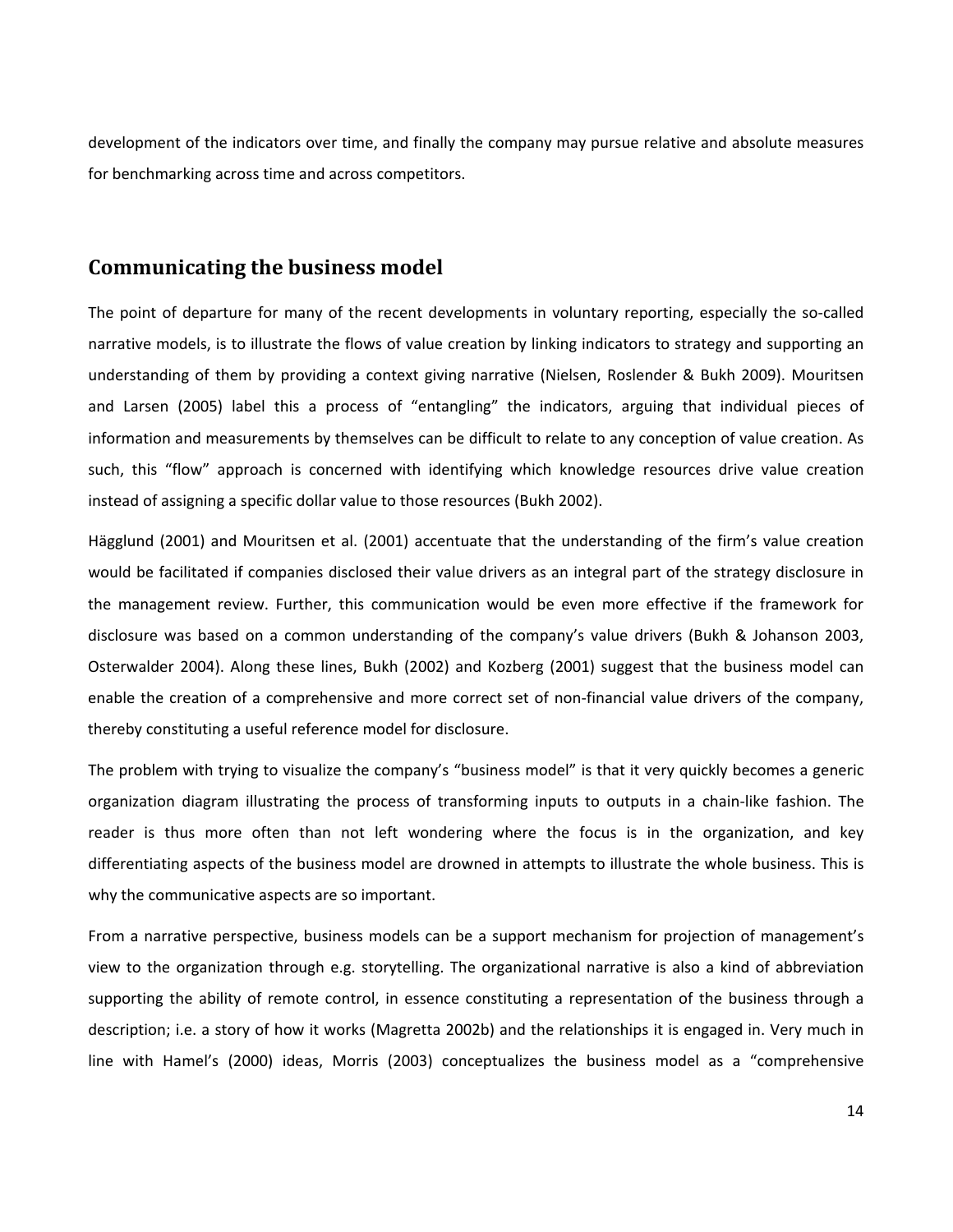description of the business". A business model, according to Morris, is therefore a description of the system, including how the experiences of creating and delivering value may evolve along with the changing needs and preferences of customers (Morris 2003, 17). As Sandberg states, "business models describe and explain" (2002, 4), and Magretta argues that business models are merely "stories that explain how enterprises work" (2002a, 4). Such a narrative is an explanation of how the organization intends to implement its value proposition, much like the function of the knowledge narrative of an intellectual capital statement (Mouritsen et al. 2003a).

The business model may potentially constitute a platform for the company's supplementary reporting (cf. Nielsen & Bukh 2011), for example, concerning strategy, value creation processes, knowledge resources etc. Generally seen, it is about communicating the company's strategy, critical success factors, degree of risk, market conditions etc. in such a way that the investors realistically can assess how the company is actually doing and which expectations they may have to the future development. In practice, it has proven fairly difficult to do this in a way which is not too comprehensive and complicated, and which does not in an inappropriate way go too close to information which cannot be published, e.g. for the sake of legal requirements, partners or competitive conditions.

Internationally, several committees, commissions and groups of experts have during the past ten years worked on the development of guidelines and recommendations. For example, Blair & Wallman (2001, 59) have argued that the company's supplemental reporting should reflect the dynamics which drive the company's value creation. The company's communication and reporting should ultimately constitute a representation of the company's business model "by describing the relationships among the various input measures and outcome measures, and to link the primary inputs to intermediate inputs and, ultimately, to financial performance and other measures of total value creation" (Blair & Wallman 2001, 43).

In relation to the communication and Investor Relations work, the business model may thus be perceived as a model which helps the company's management to communicate and share their understanding of the company's business logic with external stakeholders (Fensel 2001). This is often described as "equity story" in finance circles. These stakeholders do not only comprise analysts and investors, but also partners, the society and potential employees. This business model-bound equity story is related to the business-oriented tendencies within corporate branding, which for example Hatch and Schultz (2003) are exponents for. The main point here is that corporate branding is about rendering visible the interaction between the company's strategy, internal company culture and image. Thus, corporate branding is an interconnected practice for the whole organization and not only an expression of the marketing department's perspective. In this way, the

15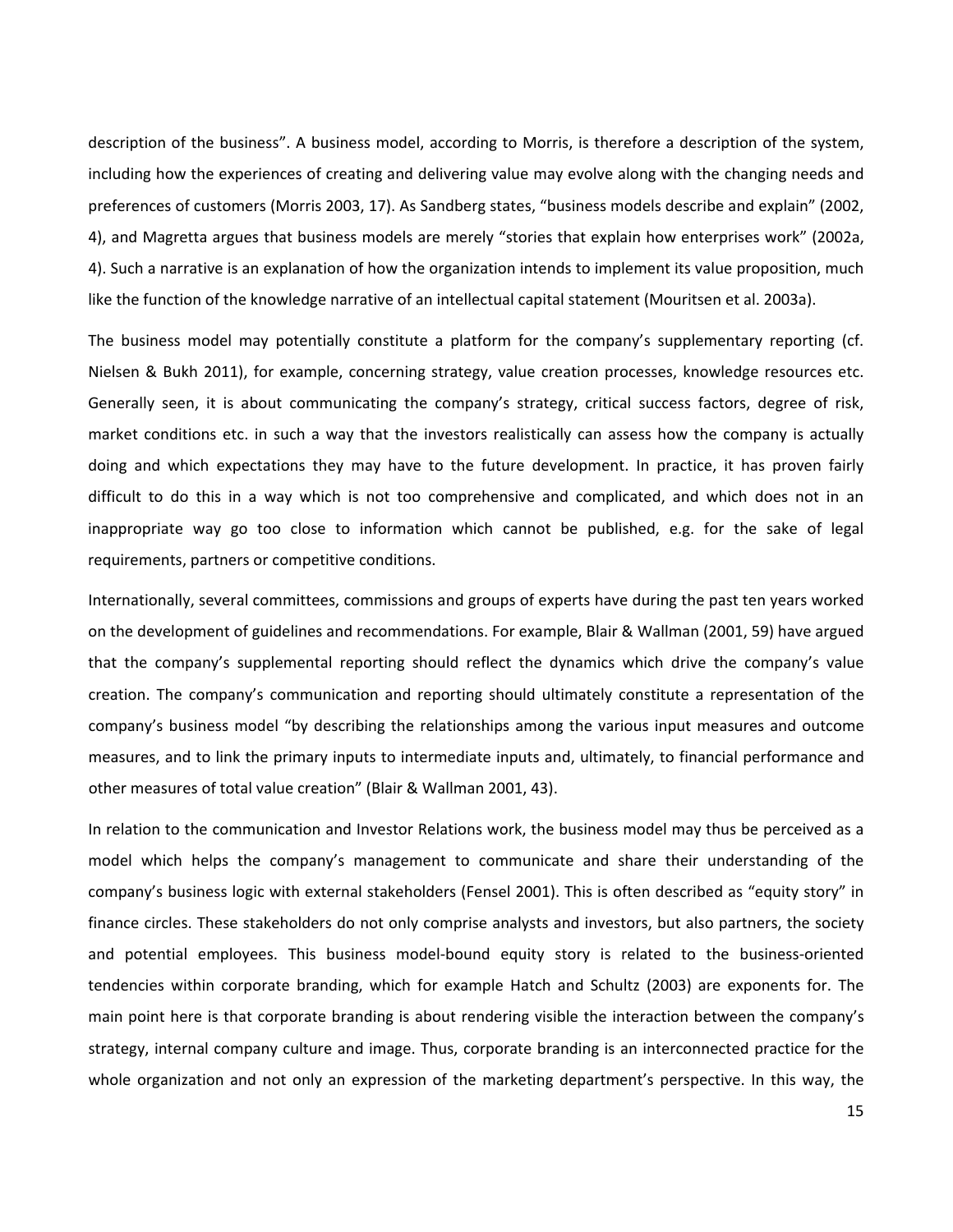notion branding becomes a question of explaining how the company earns money rather than an explanation of responsibility towards internal and external stakeholders.

The idea of equity story communication is thus that the uniqueness of the company's value creation is taken as the starting point in relation to external parties. Sandberg (2002) formulates this in the following way: "Spell out how your business is different from all the others." Osterwalder & Pigneur (2003) consider the process which the management is going through in connection with a modelling of the company as an important tool to identify and understand central elements and relations in the business, for example value drivers and other causal relations.

Together with consistency, a firm structure for the communication of information and the very information may help the company's external stakeholders to understand how new events affect its future prospects. In this way, the company can minimise the spread in the analysts' estimates which affect the uncertainty about the "real" price determination which, as discussed above, affects the capital costs.

## **Good advice on conceptualizing, analyzing and communicating the business model**

On the basis of the discussions above and a recent research project covering the communicative and analytical aspects of business models, ten pieces of advice for the successful explanation of the business model have been prepared. These guidelines express what is believed to be the easiest way of explaining and communicating a business model in practice.

#### **1. Describe the strategy platform**

A business model describes the platform by which the company puts its strategy into practice. This platform may differ significantly between companies. In the case of Danske Bank, the IT platform is the key that enables a smooth M&A. In Coloplast, the customer feedback platform is leading the company to innovative products. B&O's products are based on a design‐, functionality‐ and lifestyle‐platform. In A.P. Møller, it is their cultural and financial platform that makes the company unique. And Bavarian Nordic's technological platform may in time blaze the trail for new market segments.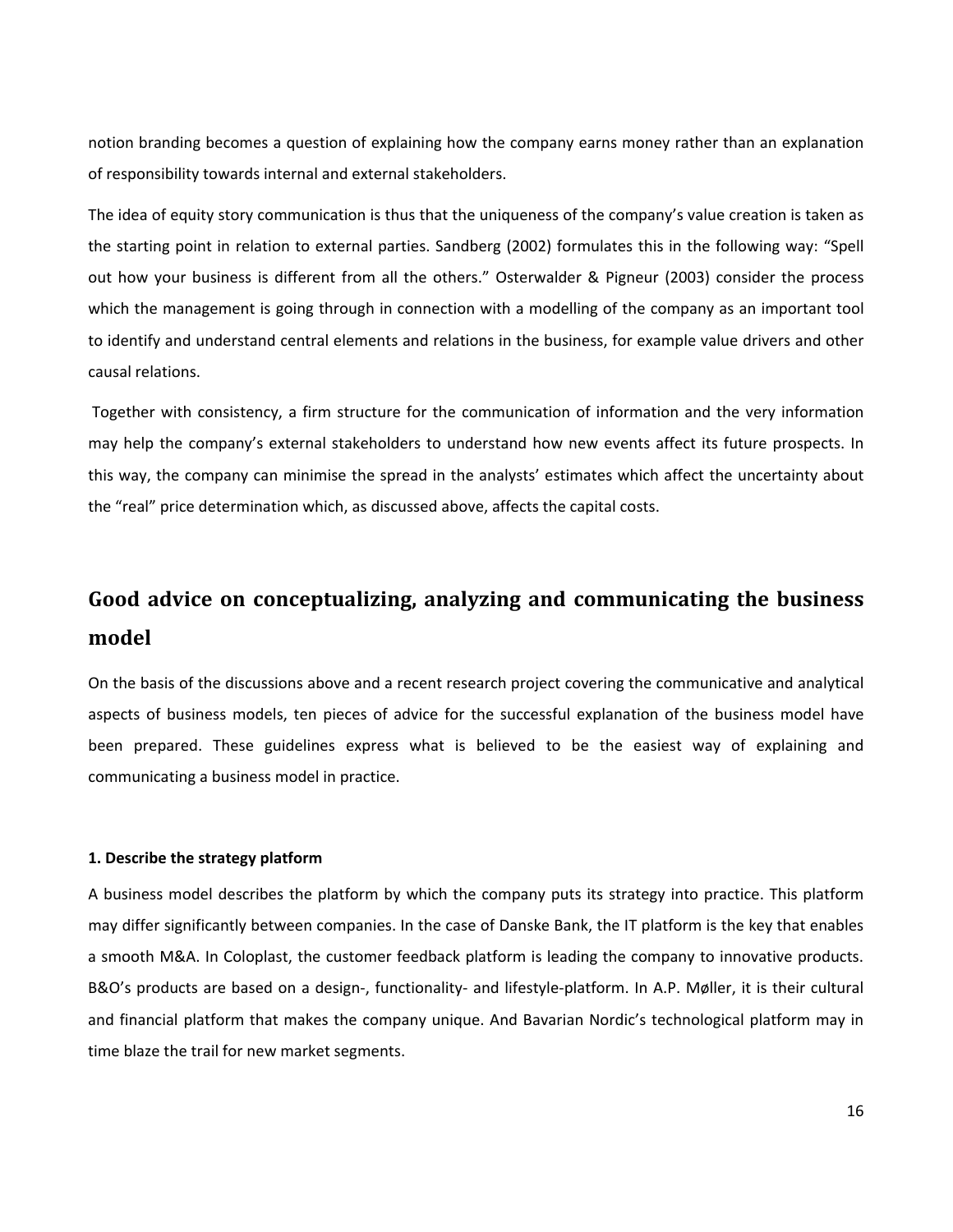The business model framework provides the companies with a tool to structure their information and communication – their supplementary report/management review/non-financial reporting and the investor site on the company's homepage.

#### **2. Create a connecting story of value creation**

It is crucial for the readers' understanding of the business model that the company presents a coherent picture of the company's value creation; e.g. by providing an insight into the interrelations that induce value creation in the company. Moreover, the non-financial reporting should follow up on the strategy plans and development in the business model in order to ensure consistency over time. A business model can be seen as a regression of the company's value creating elements, where the elasticities belonging to the identified variables are explained in words or by figures, and where the connections between the value creating elements are explained. However, a business model should not necessarily be understood as a value chain, and it should therefore not necessarily be reported as one. An alternative way of looking at the business model is through the so-called onion metaphor. Here, we start by describing the core, namely the company's cash flow, and then we move outwards through the different layers of the company. The further away from the core (cash flow), the better view of the size of the onion we get. We will fairly quickly be informed of the most important aspects of the company's value creation, and we may stop when we feel that we have gained sufficient knowledge about the company

#### **3. Focus on the connections and the interrelations**

The core of a business model description is the connections between the different elements that we traditionally divide the management review into. Companies often report a lot of information about e.g. customer relations, employee competencies, knowledge sharing, innovation and risks, but this information may seem unimportant if the company fails to show how the various elements of the value creation interrelate and which changes we should keep an eye on.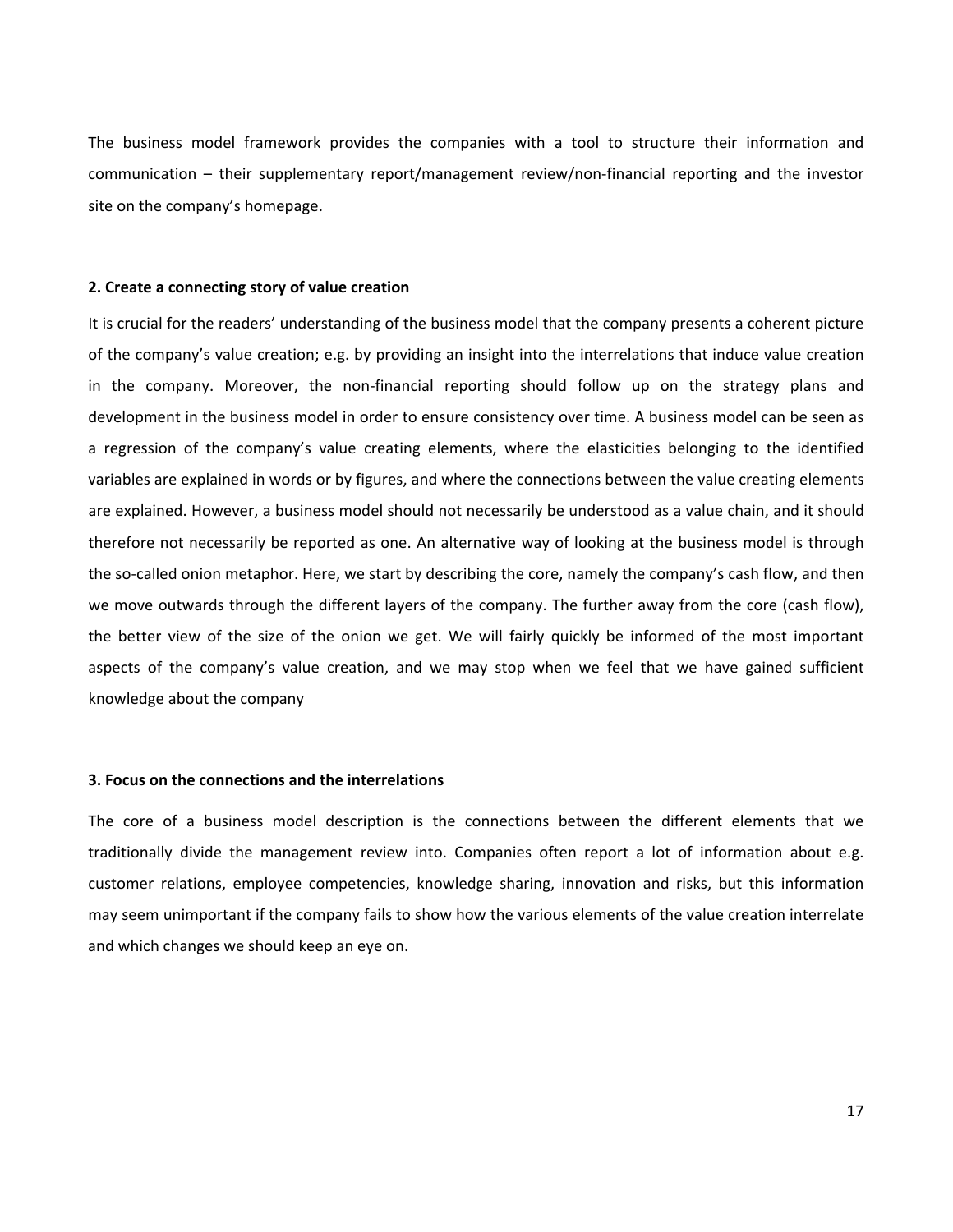#### **4. Be explicit about the organisation's whereabouts in the value chain**

Place the company in the industrial value chain and use this as a basis for comparing the company with its closest competitors. What are the advantages of the different ways of controlling resources and customers both upstream and downstream in the value chain? An example of this could be a comparison of LM Glasfiber and Vestas' different perspectives on the value chain in the wind energy sector, or DLH's approach to import of wood.

#### **5. Avoid empty expressions and buzz‐words**

Avoid empty expressions such as: "We are innovative". What is really interesting is why and how the company is innovative. The reader wants to know in what way the company differs from its competitors. Other empty expressions could be: "We want to be market leaders" and "knowledge is our greatest asset". Furthermore, it is important to avoid buzz words, especially if the company has many private investors.

#### **6. Be aware that transparency has different meanings**

Transparency means being able to see through and in relation to the business model, it is more precisely concerned with the ability to explain the different aspects of value creation across the value chain, and how these aspects affect the company's bottom line. However, it is important to note that transparency varies according to the time horizon. In the short term, creating transparency is concerned with accessibility and news flow, whereas in the long term, transparency is concerned with creating an understanding of strategy, access to resources and market developments. Transparency also differs between private and institutional investors. For private investors, transparency is about creating a simplified understanding of the company's concept. For institutional investors, transparency is about filtering and structuring the massive amounts of information available for their decision‐making. In both instances, the company's business model is a good point of departure.

#### **7. The broad information channels have the highest influence on transparency**

The wide information channels still have the greatest influence on transparency. Communication via the company's homepage thus proved to have the most significant influence on transparency. The paramount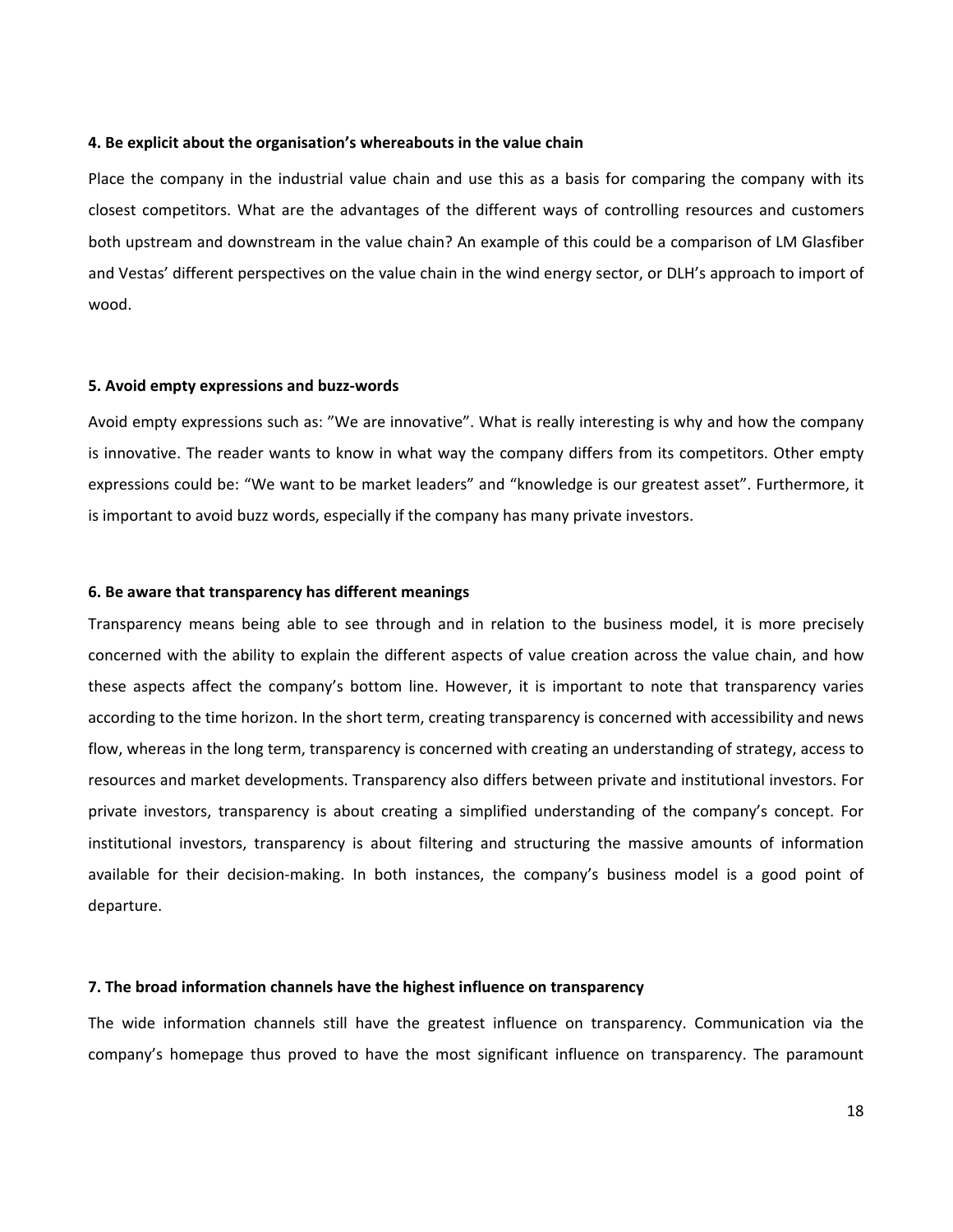factor correlating with the use of homepages was the size of the company. Thus, large companies use homepages to a much larger extent than small companies, which is quite a paradox since the internet is one of the cheapest ways to mass‐communicate with the capital market.

#### **8. Use the spread in consensus estimates as a measure of IR success**

Use the spread in consensus estimates as a useful indicator when the company is followed by more than five analysts. There is a positive, significant correlation between the company's IR activities and the consensus estimates for the coming year. This could indicate that if the company intensifies its IR activities, then the standard deviation for the consensus estimates will grow. This may be due to information overload.

Consensus estimates with a time horizon beyond one year will give a negative correlation. This means that companies with higher information levels may have lower standard deviation levels in the long term. The information that is conveyed through IR is of a more strategic and market‐oriented type and therefore concerns the long‐term perspective. Companies with a large amount of shares tied in strategic investments, i.e. less free float, had a higher level of information. This result is quite interesting since companies with a large free float typically are associated with high levels of information.

#### **9. Explain the business model as a forward oriented statement**

A business model is a forward‐looking statement which goes beyond an identification of the company's immediate cash flows. In capital market language, one would say: It is a statement on how the company will survive longer than till the end of the budget period. This means that when describing one´s business model, it is not enough to talk about the company's historic development, not even if it includes an account of the company's historic value creation, the company's concept and how the company's objectives and strategy have turned out.

#### **10. Establish trust in the communication through the use of performance measures**

Another central tool when describing a company's history is to support facts by non‐financial performance measures. One thing is to state that one´s business model is based on mobilizing customer feedback in the innovation process, another thing is to explain by what means this will be done, and even more demanding is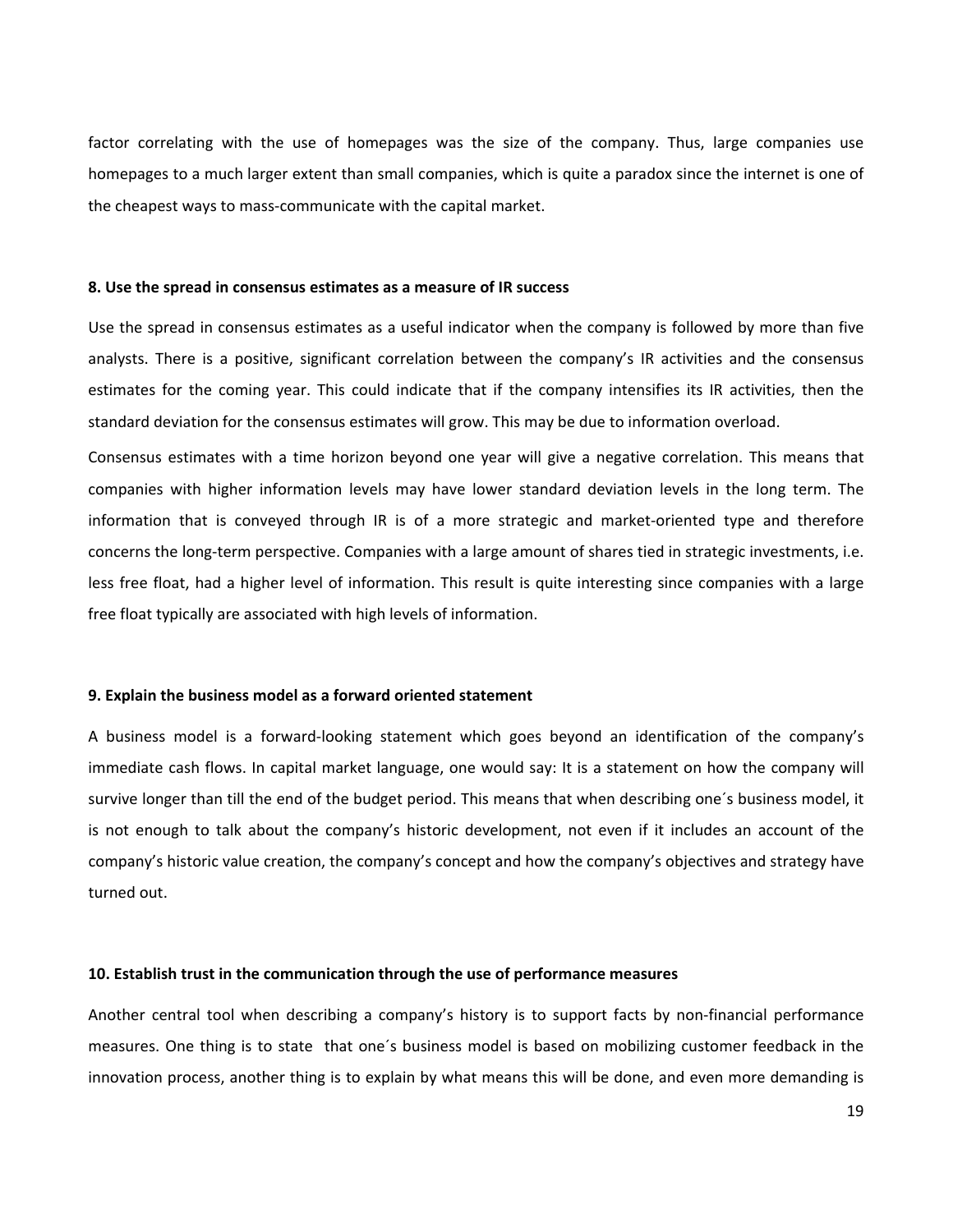proving the effort by indicating: 1) how many resources the company devotes to this effort; 2) how active the company is in this matter, and whether it stays as focussed on the matter as initially announced; and 3) whether the effort has had any effect, e.g. on customer satisfaction, innovation output etc.

## **Conclusion**

Disclosure of information on strategies, business models, critical success factors, risk factors and value drivers in general has gained importance in recent years. Policy makers and academics have argued that the demand for external communication of new types of value drivers is rising as companies increasingly base their competitive strengths and thus the value of the company on know‐how, patents, skilled employees and other intangibles.

In parallel with the focus on disclosure of value drivers, the concept of business models has also gained popularity. However, business models in terms of "ways of doing business" have always existed. The business model reflects the company's way of competing, whether it concerns being unique or being the most costefficient company in the industry. The supply of information on firms' value creating processes and value drivers has actually been increasing in various reporting media such as annual reports, IPO prospectuses and the reports of financial analysts. Furthermore, some firms, especially in the Nordic countries, have started developing Intellectual Capital (IC) reports that communicate how knowledge resources are managed in the firms within a strategic framework, and new models for reporting on stakeholder value creation and CSR are gradually emerging. Despite this, an explicit recognition of value creation as a central part of a business model is generally lacking in this literature.

It is also noticeable that even though disclosure of information from companies has been increasing, there are no clear signs that the particular information demands of investors and analysts have been met. The paradox is therefore that while there are well‐developed arguments for disclosure and evidence indicates that companies are disclosing more and more information, there are also indications that disclosure is insufficient. This leads us to consider whether we, as often stated, are facing a reporting gap, or rather an understanding gap. This is where the business model can be applied.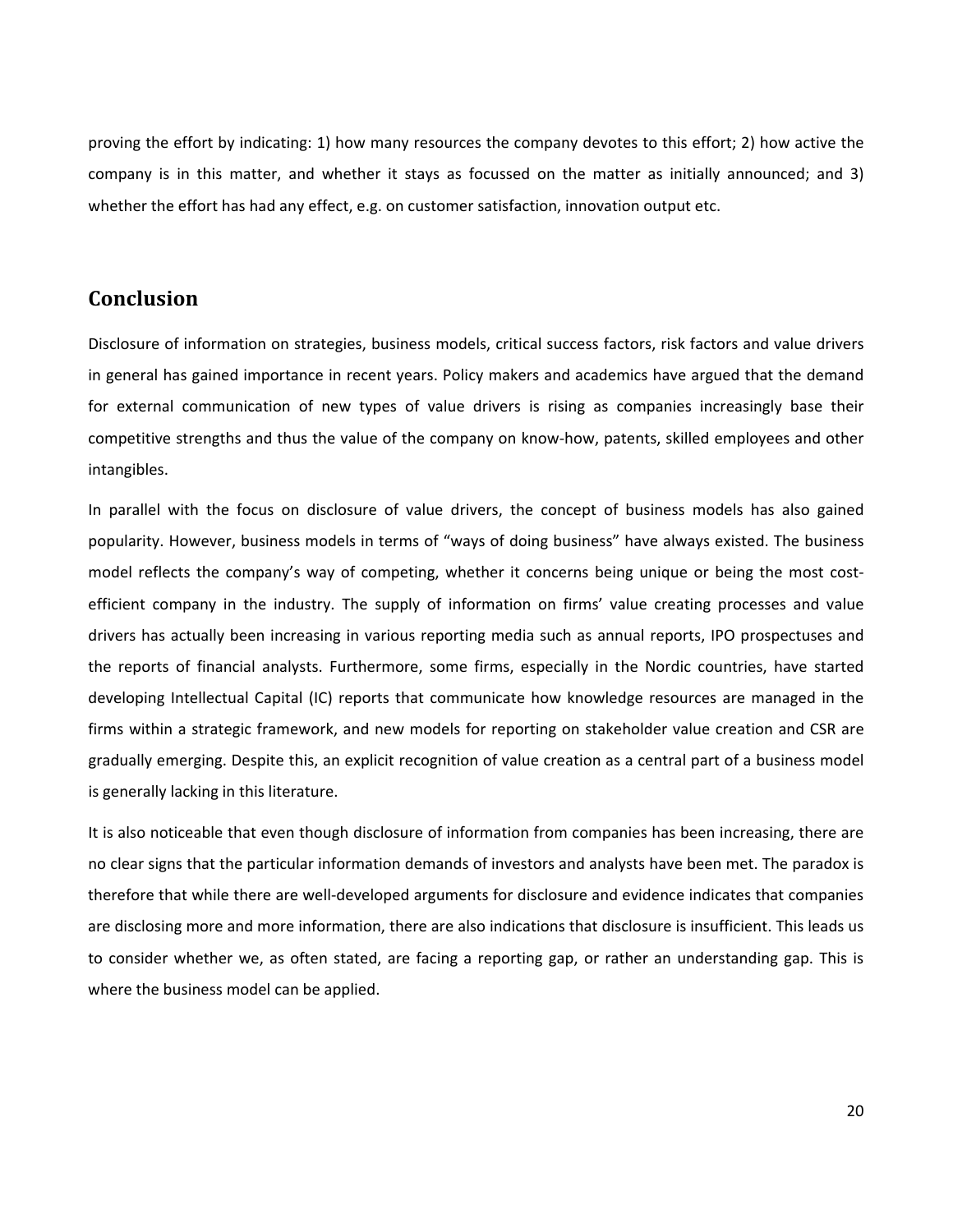## **References**

Alt, R., & H.‐D. Zimmermann 2001. Preface: Introduction to Special Section – Business Models, Electronic Markets, Vol. 11, No. 1, pp. 1‐7.

Amit, R. & C. Zott 2001. Value Creation in e‐business, Strategic Management Journal, Vol. 22, pp. 493–520.

Ansoff, I. 1965. Corporate Strategy. McGraw‐Hill.

Bell, T. & I. Solomon 2002. Cases in Strategic‐Systems Auditing. KPMG LLP.

Bell, T., F. Marrs, I. Solomon & H. Thomas 1997. Auditing Organizations Through a Strategic‐Systems Lens: The KPMG Business Measurement Process. KPMG LLP.

Blair, M. & S. Wallman 2001. Unseen Wealth. Brookings Institution, Washington D.C.

Boulton, R.E.S., B.D. Libert & S.M. Samek. 1997. Cracking the Value Code: How successful businesses are creating wealth in the New Economy, New York: Harper Collins Publishers.

Bukh, P.N. & U. Johanson. 2003. Research and knowledge interactions: Guidelines for IC reporting. Journal of Intellectual Capital, Vol. 4, No. 4, pp. 576‐587.

Bukh, P.N. 2002. Disclosure of intellectual capital – Indicators or models? A matter of accounting or strategy. Working Paper, Aarhus School of Business.

Bukh, P.N., C. Nielsen, P. Gormsen & J. Mouritsen. 2005. Disclosure of Information on Intellectual Capital indicators in Danish IPO Prospectuses. Accounting, Auditing & Accountability Journal, Vol. 18, No. 6, pp. 713‐ 732.

Chandler, A.D., Jr. 1962. Strategy and Structure: Chapters in the History of the Industrial Enterprise. Cambridge: The M.I.T. Press.

Chesbrough, H. & R.S. Rosenbloom 2002. The role of the business model in capturing value from innovation: Evidence from Xerox Corporation's spin‐off companies, Industrial and Corporate Change, Vol. 11, No. 3, pp. 529‐555.

Child, J. 1972. Organizational Structure, Environment and Performance: The Role of Strategic Choice, Sociology, Vol. 6, pp. 1‐22.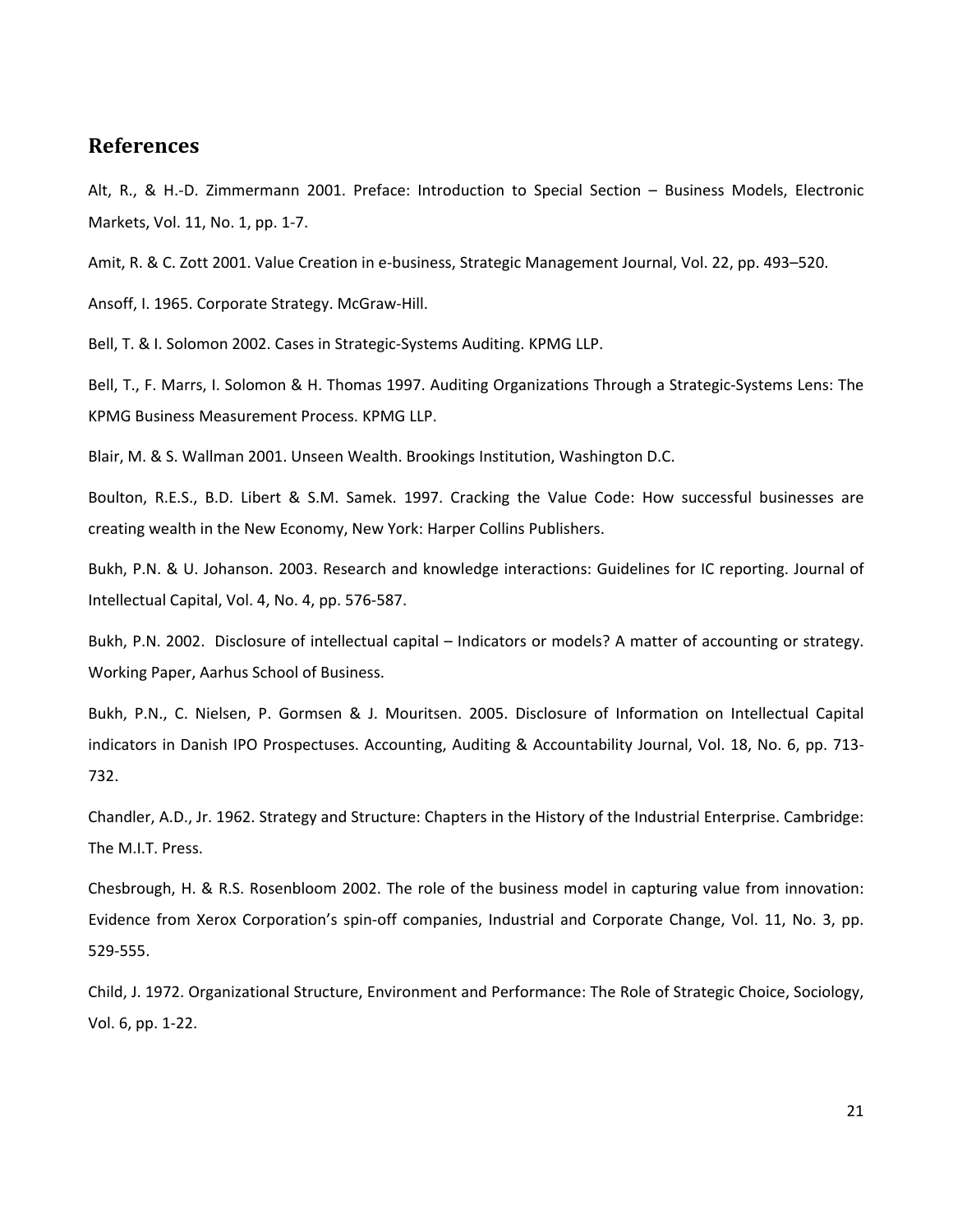Christensen, C.M. 2001. The Past and Future of Competitive Advantage, MIT Sloan Management Review, Vol. 42, No. 2, pp. 105‐109.

Delmar, D.R. 2003. The Rise of the CSO, Journal of Business Strategy, March/April, pp. 8‐10.

DeYoung, R. 2003. The Performance of Internet-based Business Models: Evidence from the Banking Industry, Journal of Business.

Farrell, D. 2003. The Real New Economy, Harvard Business Review, Vol. 81, No. 10, pp. 105‐113.

Fensel, D. (2001). Ontologies: Silver Bullet for Knowledge Management and Electronic commerce. Heidelberg: Springer‐Verlag.

Gallaugher, J.M. 2002. E‐Commerce and the Undulating Distribution Channel, Communications of the Association for Computing Machinery, Vol. 45, No. 7, pp. 89‐95.

Hamel, G. & Skarzynski 2001. Innovation: The New Route to Wealth, Journal of Accountancy, November, pp. 65‐68.

Hamel, G. 2000. Leading the revolution. Boston: Harvard Business School Press.

Hansson, T., J. Ringbeck & M. Franke. 2002. Flight for Survival: A New Business Model for the Airline Industry, Strategy + Business, Vol. 31.

Hatch, M.J. & M. Schultz, 2003, Bringing the corporation into corporate branding, European Journal of Marketing, Vol. 37 Iss: 7/8, pp.1041 – 1064.

Hedman, J. & T. Kalling (2001). The business model: a mean to understand the business context of information and communication technology. Working paper 2001/9, Institute of Economic Research, School of Economics and Management, Lund Universitet.

Hägglund, P.B. 2001. Företaget som investeringsobjekt – Hur placerare och analytiker arbetar med att ta fram ett investeringsobjekt. Akademisk avhandling för avläggende av ekonomie doktorsexamen vid Handleshögskolen i Stockholm.

Kozberg, A. 2001. The Value Drivers of Internet Stocks: A Business Models Approach, Working paper, Zicklin School of Business, CUNY – Baruch College.

Linder, J. & S. Cantrell 2002. What makes a good business model anyway? Can yours stand the test of change? Outlook, www.accenture.com

22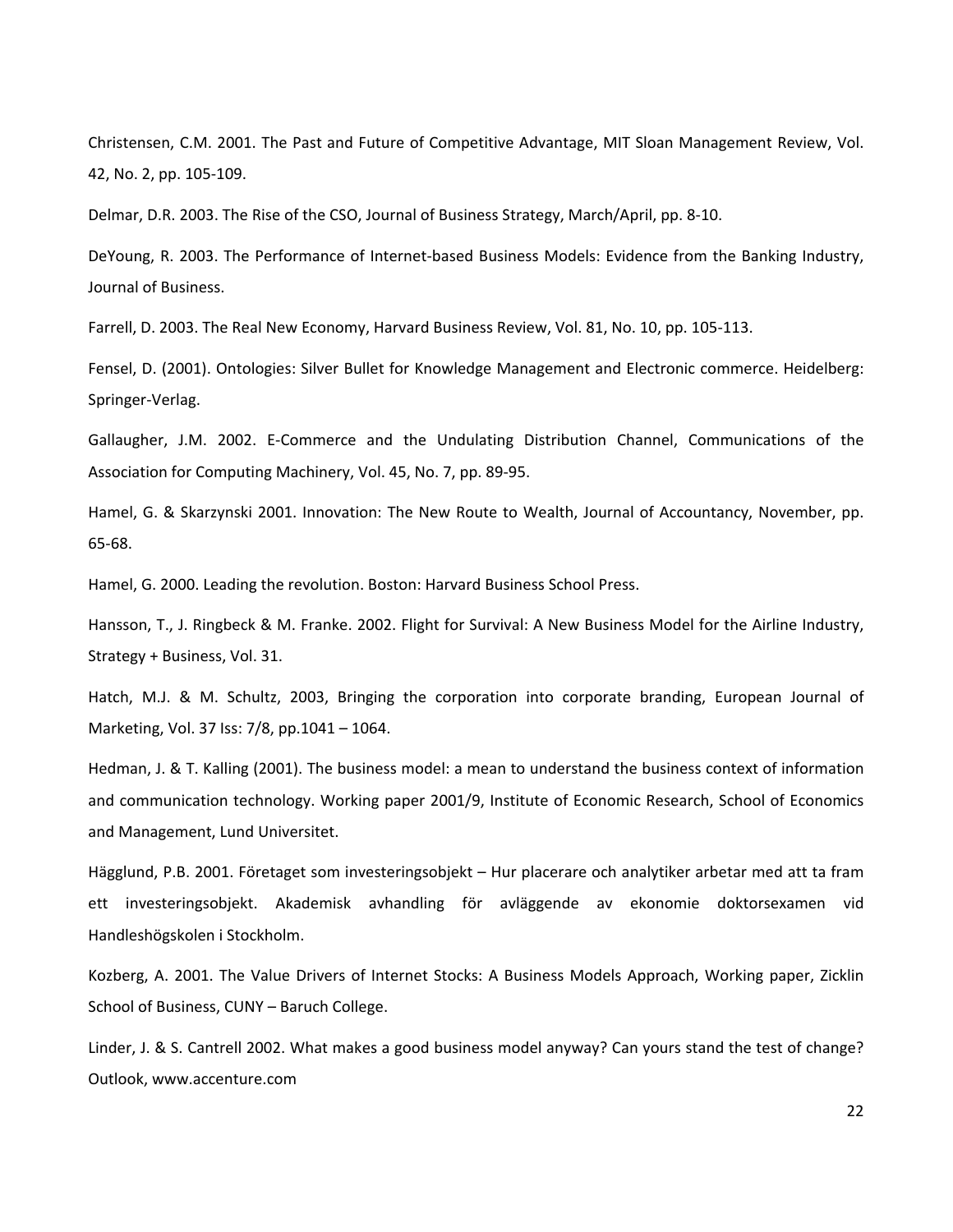Magretta, J. 2002a. Why business models matter. Harvard Business Review, May, pp. 3‐8.

Magretta, J. 2002b. What Management Is: How it Works and why it's Everyone's Business. The Free Press: New York.

Mintzberg, H. & L. Van der Heyden. 1999. Organigraphs: Drawing how Companies Really Work, Harvard Business Review, September – October, pp. 87‐94.

Morris, L. 2003. Business Model Warfare: The Strategy of Business Breakthroughs, InnovationLabs White Paper, prepared & published jointly with A‐CASA.

Mouritsen, J., H. T. Larsen and P.N. Bukh. 2001. Intellectual Capital and the 'Capable Firm': Narrating, Visualising and Numbering for Managing Knowledge. Accounting, Organisations and Society 26(7):735‐762.

Mouritsen, J., Bukh, P.N, Flagstad, K., Thorbjørnsen, S., Johansen, M.R., Kotnis, S., Larsen, H.T., Nielsen, C., Kjærgaard, I., Krag, L., Jeppesen, G., Haisler, J. & Stakemann, B. (2003). Intellectual Capital Statements – The New Guideline Copenhagen: Danish Ministry of Science, Technology and Innovation. (www.vtu.dk/icaccounts)

Mouritsen, J., Bukh, P.N, Johansen, M.R., Larsen, H.T., Nielsen, C., Haisler, J. & Stakemann, B. 2003. Analysing Intellectual Capital Statements. Danish Ministry of Science, Technology and Innovation, Copenhagen. (www.vtu.dk/icaccounts).

Mouritsen, J. & Larsen, H.T.. (2005). The 2nd wave of knowledge management: The management control of knowledge resources through intellectual capital information, Management Accounting Research, 16(4), 371‐ 394.

Nielsen, C., R. Roslender & P.N. Bukh 2009. Intellectual Capital Reporting: Can a strategy perspective solve accounting problems? In Lytras & Ordonez de Pablos (Eds.) Knowledge Ecology in Global Business, IGI Global.

Nielsen, C. & P.N. Bukh. 2011. What constitutes a Business Model: The perception of financial analysts. Accepted for publication in International Journal of Learning and Intellectual Capital.

Nielsen, C. 2005. Comments on the IASB discussion paper concerning Management Commentary. (http://www.iasb.org/current/comment\_letters.asp)

Osterwalder, A. & Y. Pigneur. 2003. Towards Business and Information Systems Fit through a Business Model Ontology. Working paper, Ecole des HEC, University of Lausanne.

23